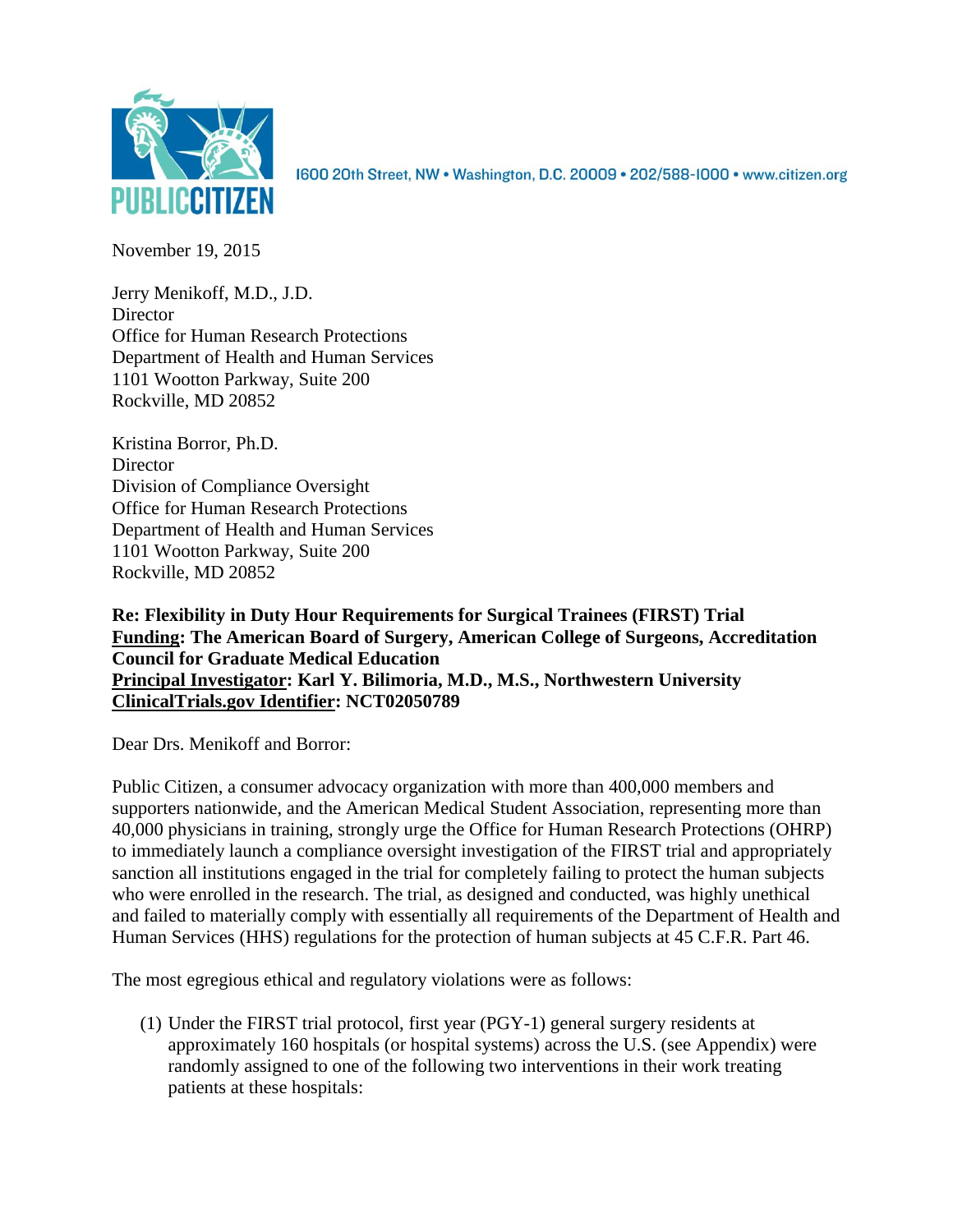$\ddot{\phantom{a}}$ 

- (a) A "usual care" duty-hour schedule that complied with the current requirements of the Accreditation Council for Graduate Medical Education (ACGME), which includes a duty-shift cap of 16 consecutive hours (control group); or
- (b) A less restrictive flexible duty-hour schedule that allowed duty shifts of unlimited duration; these shifts could have reached 28 consecutive hours (or more), a shift duration that has been shown to be harmful to the health and well-being of medical residents, and likely to their patients as well (experimental group).

The trial investigators knowingly exposed the PGY-1 residents randomized to the experimental group to previously well-documented greater risks of motor vehicle accidents, percutaneous injuries and exposure to blood-borne pathogens, depression, and, possibly, poorer obstetric outcomes. The serious health risks of long medical resident duty-hour shifts were recognized by the Institute of Medicine (IOM) in a 2009 report<sup>1</sup> and were among the reasons for the ACGME's 2011 decision to impose the current restrictions on PGY-1 medical resident duty-hour schedules.<sup>2</sup>

Therefore, the control and experimental groups in the trial were not in equipoise with respect to the health of the general surgery resident subjects. For the experimental group subjects, the trial violated the Belmont Report's basic ethical principle of beneficence<sup>3</sup> because the trial intervention unnecessarily exposed them to known, avoidable risks of serious harm which did not outweigh any possible benefits of the research. Likewise, the design and conduct of the trial failed to ensure that (a) the risks to the general surgery PGY-1 resident subjects in the experimental group were minimized by using procedures that were consistent with sound research design and that did not unnecessarily expose subjects to risk, as required by HHS human subjects protection regulations at 45 C.F.R.  $§46.111(a)(1);$  and (b) the risks to these subjects were reasonable in relation to the anticipated benefits, if any, to the subjects and the importance of the knowledge that may reasonably be expected to result, as required by HHS human subjects protection regulations at 45 C.F.R. §46.111(a)(2).

(2) The institutional review board (IRB) at Northwestern University, the lead institution for the FIRST trial, determined that the FIRST trial did "not constitute research with human subjects in accordance with 45 CFR 46" and, therefore, that IRB approval was not required.<sup>4</sup> This determination represents a colossal failure of Northwestern University's

<sup>2</sup> Accreditation Council for Graduate Medical Education. *The ACGME 2011 Duty Hour Standards: Enhancing Quality of Care, Supervision, and Resident Professional Development*. 2011.

[http://www.hhs.gov/ohrp/humansubjects/guidance/belmont.html.](http://www.hhs.gov/ohrp/humansubjects/guidance/belmont.html) Accessed November 17, 2015.

<sup>&</sup>lt;sup>1</sup> Institute of Medicine. *Resident Duty Hours: Enhancing Sleep, Supervision, and Safety.* Washington, DC: The National Academies Press; 2009. [http://www.nap.edu/catalog/12508/resident-duty-hours-enhancing-sleep](http://www.nap.edu/catalog/12508/resident-duty-hours-enhancing-sleep-supervision-and-safety)[supervision-and-safety.](http://www.nap.edu/catalog/12508/resident-duty-hours-enhancing-sleep-supervision-and-safety) Accessed November 17, 2015.

[https://www.acgme.org/acgmeweb/Portals/0/PDFs/jgme-monograph%5B1%5D.pdf.](https://www.acgme.org/acgmeweb/Portals/0/PDFs/jgme-monograph%5B1%5D.pdf) Accessed November 17, 2015. <sup>3</sup> National Commission for the Protection of Human Subjects of Biomedical and Behavioral Research. *Ethical Principles and Guidelines for the Protection of Human Subjects of Research*. April 18, 1979.

<sup>&</sup>lt;sup>4</sup> Northwestern University Institutional Review Board Office. Completed form for determining whether a project involves human subjects research (version 3.0) for the FIRST trial. Signed November 21, 2013.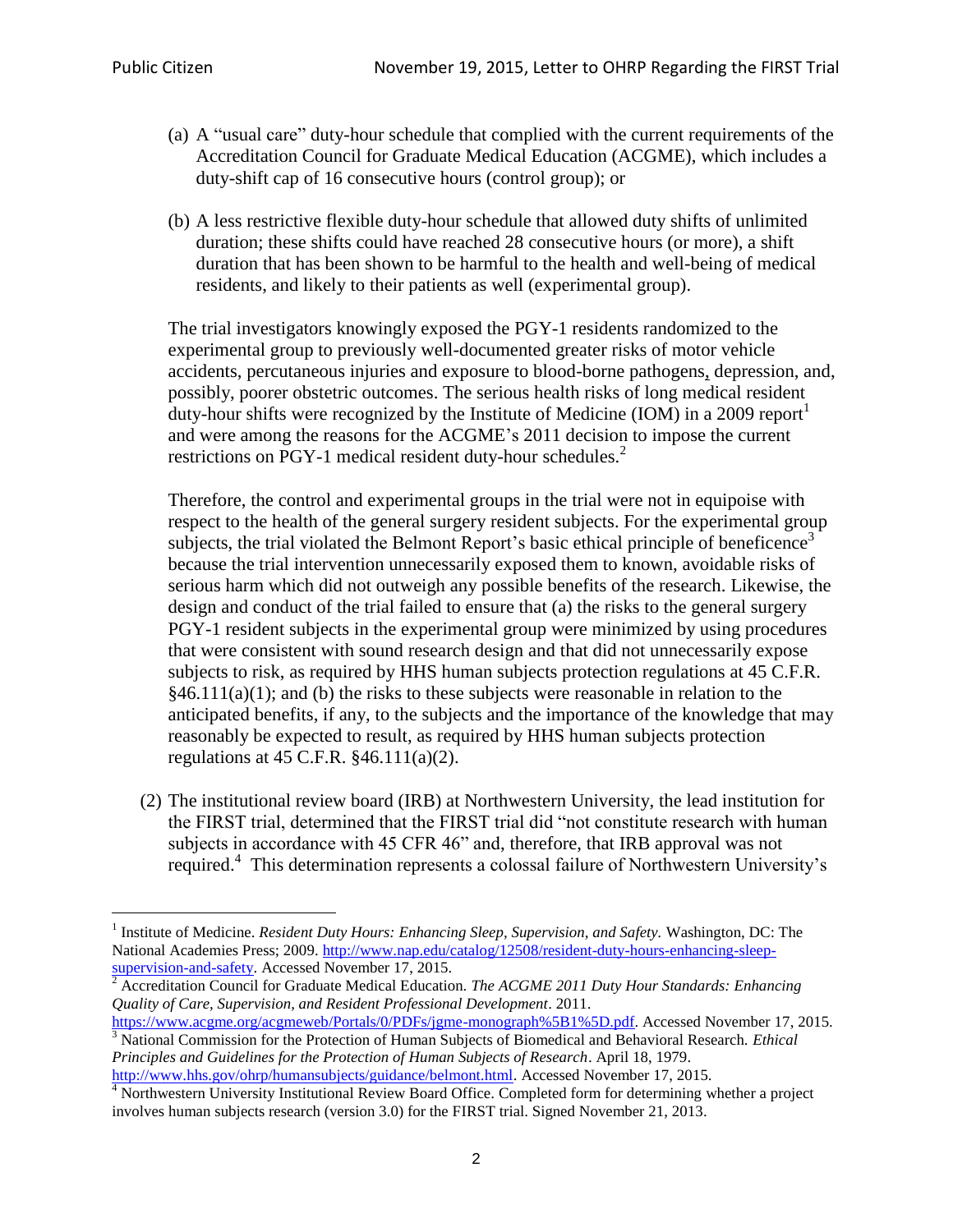human subjects protection system. This same failure presumably occurred at many perhaps most — of the other institutions engaged in the FIRST trial.

(3) The investigators failed to obtain and document the informed consent of the general surgery resident subjects and the patient subjects who were enrolled in this experiment.

The failure to obtain the informed consent of the general surgery resident subjects (and of the patient subjects as well) first and foremost violated the Belmont Report's basic ethical principle of respect for persons.<sup>5</sup> Furthermore, as discussed in (1) above, the experimental group intervention exposed the general surgery resident subjects to risks that far exceeded minimal risk. Therefore, the trial was not eligible for a waiver of the requirement for obtaining the informed consent of all subjects, and the conduct of the trial failed to comply with the requirements of HHS human subjects protection regulations at 45 C.F.R.  $§46.116(a).$ 

Importantly, it seems highly unlikely that a trial that involves randomizing medical residents to the less restrictive flexible duty-hour schedule with longer shifts and less time off between shifts could ever be designed and conducted in a manner that would satisfy the Belmont Report's basic ethical principles or the HHS human subjects protection regulations.

The following is a more detailed discussion of the FIRST trial, its serious ethical and regulatory failings, and our requested actions.

# **FIRST trial design**6,7,8

The FIRST trial used cluster randomization. One hundred sixty-six hospitals affiliated with general surgery residency training programs across the U.S. were randomly assigned to either the current ACGME-mandated duty-hour schedule (usual care control group) or to a less restrictive flexible duty-hour schedule (experimental group). According to the FIRST trial's website, the trial interventions started on July 1, 2014, and continued until June 30, 2015. An ACGME waiver of its 2011 duty-hour standards for all FIRST trial experimental group training programs,

 $\ddot{\phantom{a}}$ [http://www.thefirsttrial.org/Documents/FIRST%20Trial%20IRB%20Non-](http://www.thefirsttrial.org/Documents/FIRST%20Trial%20IRB%20Non-Human%20Subjects%20Determination.pdf)

[Human%20Subjects%20Determination.pdf.](http://www.thefirsttrial.org/Documents/FIRST%20Trial%20IRB%20Non-Human%20Subjects%20Determination.pdf) Accessed November 17, 2015.

<sup>5</sup> National Commission for the Protection of Human Subjects of Biomedical and Behavioral Research. *Ethical Principles and Guidelines for the Protection of Human Subjects of Research*. April 18, 1979.

[http://www.hhs.gov/ohrp/humansubjects/guidance/belmont.html.](http://www.hhs.gov/ohrp/humansubjects/guidance/belmont.html) Accessed November 17, 2015. <sup>6</sup> ClinicalTrials.gov. Flexibility In Duty Hour Requirements for Surgical Trainees Trial - "the FIRST Trial" NCT02050789. [https://clinicaltrials.gov/ct2/show/NCT02050789?term=NCT02050789&rank=1.](https://clinicaltrials.gov/ct2/show/NCT02050789?term=NCT02050789&rank=1) Accessed November 17, 2015.

<sup>&</sup>lt;sup>7</sup> Flexibility in Duty Hour Requirements for Surgical Trainees Trial – "the FIRST trial". Study overview. [http://www.thefirsttrial.org/Overview/Overview.](http://www.thefirsttrial.org/Overview/Overview) Accessed November 11, 2015.

<sup>&</sup>lt;sup>8</sup> The Flexibility in Duty Hour Requirements for Surgical Trainees Trial: Statistical analysis plan. Updated version April 2015.

[http://www.thefirsttrial.org/Documents/FIRST%20Trial%20Statisical%20Analysis%20Protocol%20Updated%20A](http://www.thefirsttrial.org/Documents/FIRST%20Trial%20Statisical%20Analysis%20Protocol%20Updated%20APRIL2015.pdf) [PRIL2015.pdf.](http://www.thefirsttrial.org/Documents/FIRST%20Trial%20Statisical%20Analysis%20Protocol%20Updated%20APRIL2015.pdf) Accessed November 17, 2015.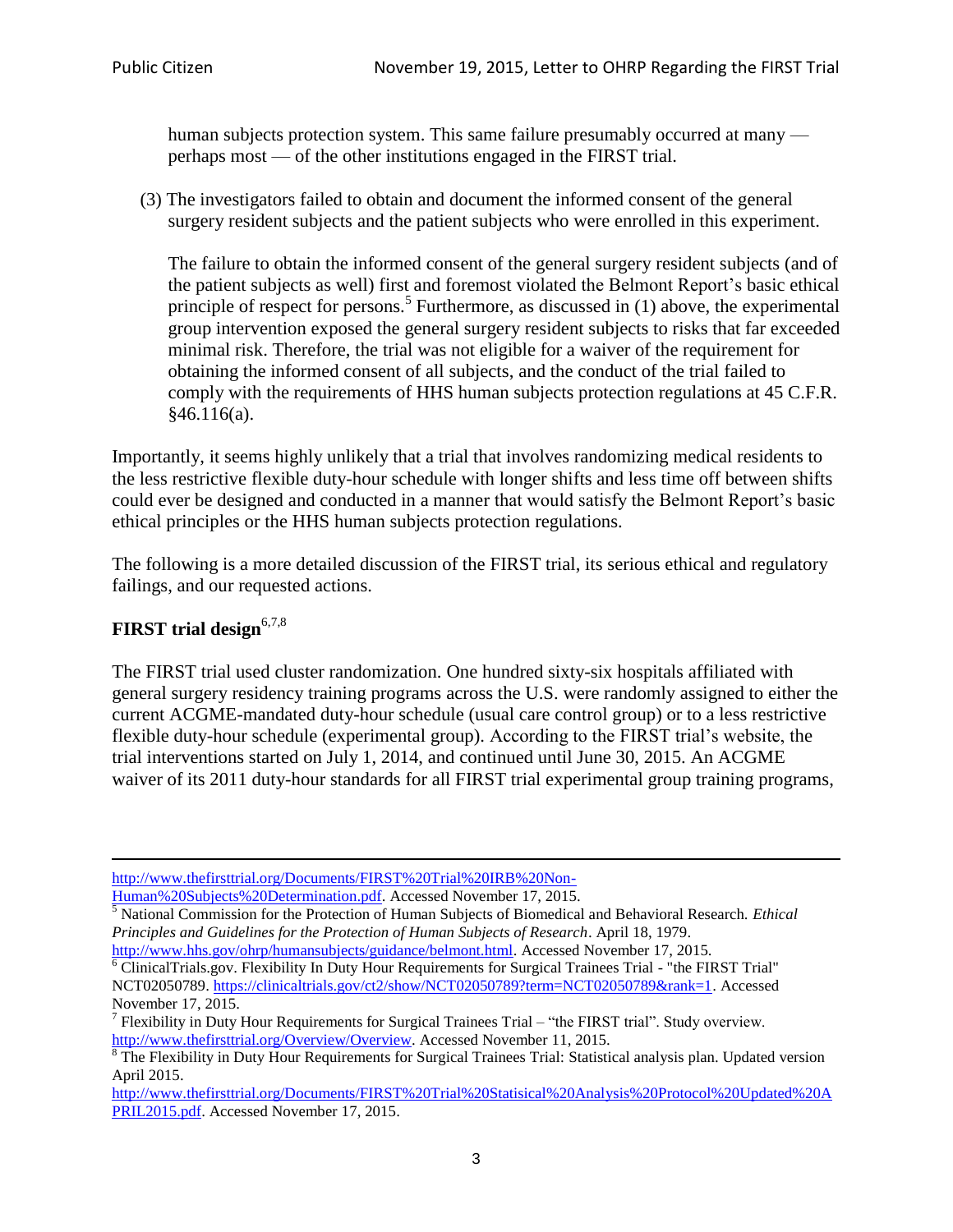which allowed the investigators to conduct the trial, inexplicably remains in effect until June 2016, a full year following the end of the one-year randomized experiment.<sup>9</sup>

## *Control group intervention*

For the hospitals assigned to the control group intervention, resident duty-hour schedules had to comply with all current ACGME duty-hour requirements that were mandated in 2011, including the following limits on maximum duty period length and minimum time off between scheduled duty periods: 10

- Duty periods for PGY-1 residents must not exceed 16 hours in duration.
- Duty periods for PGY-2 residents and above may be scheduled for a maximum of 24 hours of continuous duty in the hospital. Residents may remain on-site for transition care, but no longer than four hours.
- Residents must not be assigned additional clinical responsibilities after 24 hours of continuous in-house duty.
- PGY-1 residents should have 10 hours, and must have eight hours, free of duty between scheduled duty periods.
- Intermediate-level residents should have 10 hours free of duty, and must have eight hours between scheduled duty periods. They must have at least 14 hours free of duty after 24 hours of in-house duty.

In explaining the rationale for increasing the restrictions on medical resident duty time in 2011 to a maximum of 16 hours for PGY-1 residents, the ACGME noted the following with respect to resident health and well-being: $11$ 

- Resident well-being and an improved balance between residents' professional and personal lives is one area where the body of literature on the effects of common dutyhour limits has produced relatively unequivocally positive findings.
- An anticipated effect of the 2003 standards was improvement in resident mood and quality of life, which has been borne out by several studies across multiple specialties.

Of note, the IOM's 2009 report, *Resident Duty Hours: Enhancing Sleep, Supervision, and Safety*, recommended that for *all* medical residents, "scheduled continuous duty periods must not exceed

 $\overline{a}$ <sup>9</sup> Flexibility in Duty Hour Requirements for Surgical Trainees Trial – "the FIRST trial:. First trial postrandomization frequently asked questions. [http://www.thefirsttrial.org/Documents/Post-](http://www.thefirsttrial.org/Documents/Post-Randomization%20FAQs%20(Intervention).pdf)[Randomization%20FAQs%20\(Intervention\).pdf.](http://www.thefirsttrial.org/Documents/Post-Randomization%20FAQs%20(Intervention).pdf) Accessed November 17, 2015.

 $\frac{10}{10}$  Accreditation Council for Graduate Medical Education. Resident duty hours in the learning and working environment: Comparison of 2003 and 2011 standards[. https://www.acgme.org/acgmeweb/Portals/0/PDFs/dh-](https://www.acgme.org/acgmeweb/Portals/0/PDFs/dh-ComparisonTable2003v2011.pdf)[ComparisonTable2003v2011.pdf.](https://www.acgme.org/acgmeweb/Portals/0/PDFs/dh-ComparisonTable2003v2011.pdf) Accessed November 17, 2015.

<sup>&</sup>lt;sup>11</sup> Accreditation Council for Graduate Medical Education. *The ACGME 2011 Duty Hour Standards: Enhancing Quality of Care, Supervision, and Resident Professional Development*. 2011.

[https://www.acgme.org/acgmeweb/Portals/0/PDFs/jgme-monograph%5B1%5D.pdf.](https://www.acgme.org/acgmeweb/Portals/0/PDFs/jgme-monograph%5B1%5D.pdf) Accessed November 17, 2015.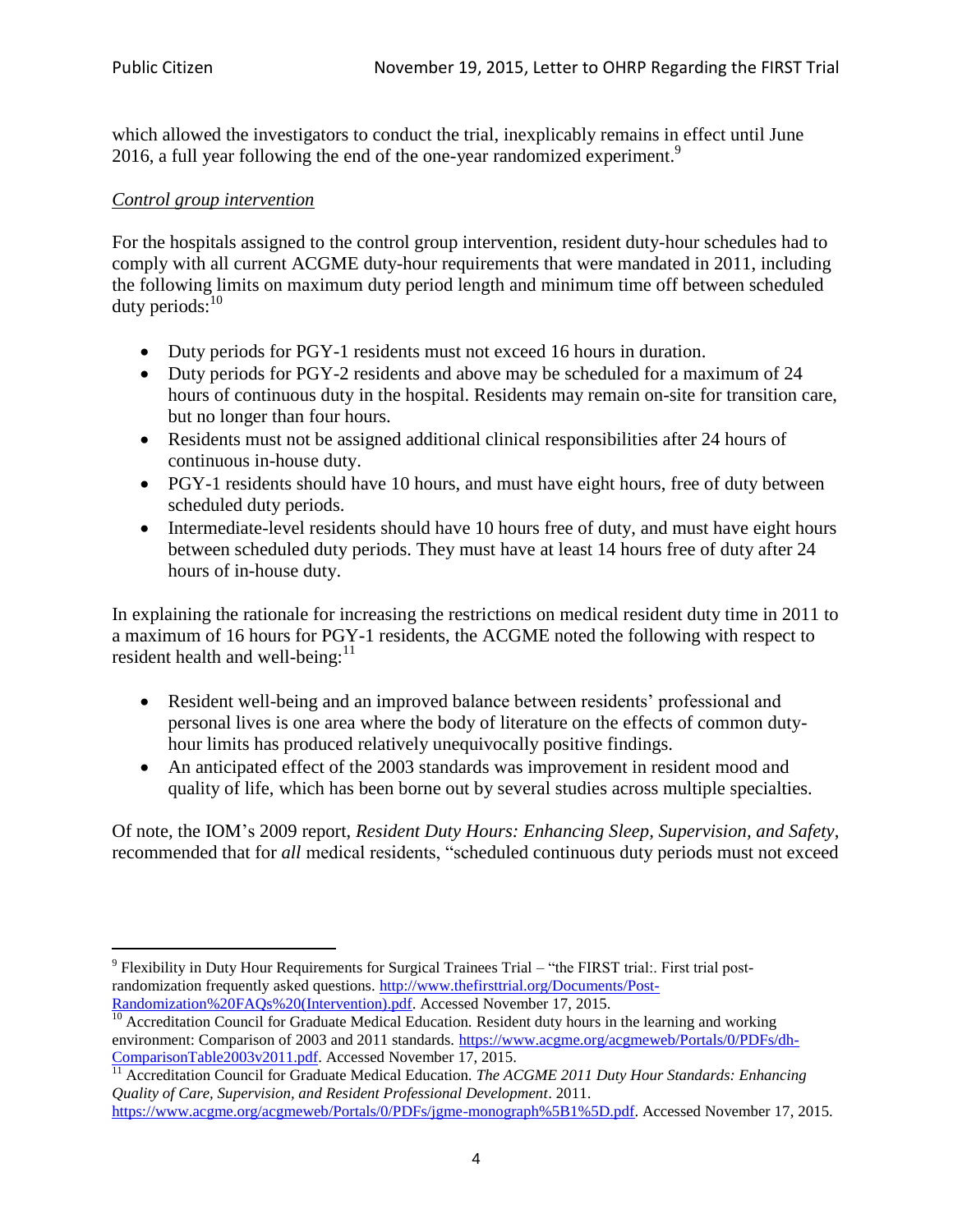16 hours unless a 5-hour uninterrupted continuous sleep period is provided between 10 p.m. and 8 a.m." $^{12}$ 

### *Experimental group intervention*

For the hospitals assigned to the experimental group intervention, residents were exposed to less restrictive flexible duty-hour schedules. In particular, all of the above-listed ACGME-mandated limits on maximum duty period length and minimum time off between scheduled duty periods were eliminated, and only three rules applied:<sup>13,14</sup>

- An 80-hour per week maximum duty limit averaged over a four-week period.
- One day off per week averaged over a four-week period.
- In-house call no more frequent than every three nights, averaged over a four-week period.

For the FIRST trial experimental group, the following changes in resident duty-hour schedules were recommended by the research team:<sup>15</sup>

- PGY-1 residents should take 24-hour calls instead of shorter [i.e., 16-hour] shifts.
- Residents should be encouraged to stay post-call as needed (beyond four hours) for a variety of clinical and non-clinical tasks.
- All residents may be scheduled to round following 24-hour call.
- Residents should be encouraged to stay late (with less time between duty shifts than that currently mandated by the ACGME) for a variety of clinical and non-clinical tasks.

While the FIRST trial's experimental group intervention allowed for extensions of duty shift duration and decreases in time off between scheduled duty periods for general surgery residents at all training levels (PGY-1 and above) beyond those permitted under current ACGME requirements, it is clear that PGY-1 general surgery resident subjects were exposed to the greatest increased risk. Under the trial protocol, the maximum duty shift duration for PGY-1 residents could routinely have been increased from the ACGME-mandated maximum of 16 hours to 28 hours or more.

 $\overline{a}$ <sup>12</sup> Institute of Medicine. *Resident Duty Hours: Enhancing Sleep, Supervision, and Safety.* Washington, DC: The National Academies Press; 2009. [http://www.nap.edu/catalog/12508/resident-duty-hours-enhancing-sleep](http://www.nap.edu/catalog/12508/resident-duty-hours-enhancing-sleep-supervision-and-safety)[supervision-and-safety.](http://www.nap.edu/catalog/12508/resident-duty-hours-enhancing-sleep-supervision-and-safety) Accessed November 17, 2015.

 $<sup>13</sup>$  Flexibility in Duty Hour Requirements for Surgical Trainees Trial – "the FIRST trial". Study overview.</sup> [http://www.thefirsttrial.org/Overview/Overview.](http://www.thefirsttrial.org/Overview/Overview) Accessed November 17, 2015.

<sup>&</sup>lt;sup>14</sup> The Flexibility in Duty Hour Requirements for Surgical Trainees Trial: Statistical analysis plan. Updated version April 2015.

[http://www.thefirsttrial.org/Documents/FIRST%20Trial%20Statisical%20Analysis%20Protocol%20Updated%20A](http://www.thefirsttrial.org/Documents/FIRST%20Trial%20Statisical%20Analysis%20Protocol%20Updated%20APRIL2015.pdf) [PRIL2015.pdf.](http://www.thefirsttrial.org/Documents/FIRST%20Trial%20Statisical%20Analysis%20Protocol%20Updated%20APRIL2015.pdf) Accessed November 17, 2015.

<sup>&</sup>lt;sup>15</sup> FIRST trial recommendations for intervention arm hospitals.

[http://www.thefirsttrial.org/Documents/Summary%20of%20Suggested%20Intervention%20Arm%20Changes.pdf.](http://www.thefirsttrial.org/Documents/Summary%20of%20Suggested%20Intervention%20Arm%20Changes.pdf) Accessed November 17, 2015.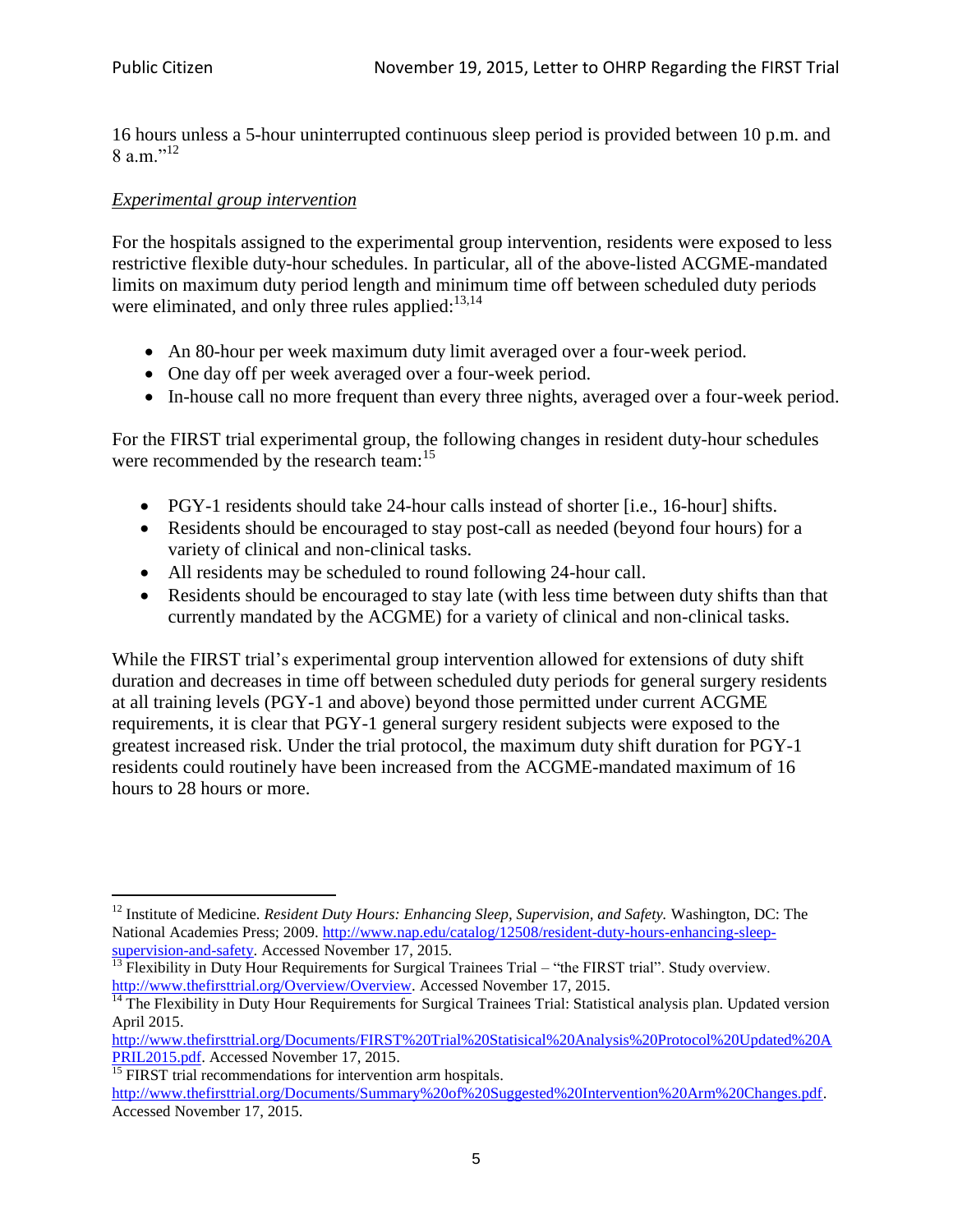#### *Outcome measures*

Publicly available documents for the FIRST trial contain discrepancies regarding the prespecified primary outcome measure for the patient subjects. Documents available on the FIRST trial website indicate that the primary outcome was 30-day postoperative death or serious morbidity.<sup>16</sup> In contrast, the entry for the trial on the ClinicalTrials, gov website states that the primary outcome measure was the 30-day patient-subject death rate.<sup>17</sup>

Documents available on the FIRST trial website indicate that the secondary patient outcomes included the following, among others: 30-day postoperative death, 30-day postoperative morbidity, 30-day postoperative surgical site infection, 30-day postoperative myocardial infarction, 30-day postoperative unplanned return to operating room, and non-discharge to home,<sup>18</sup> whereas the entry for the trial on the ClinicalTrials.gov website states that the sole secondary outcome measure for patient subjects was 30-day serious morbidity.<sup>19</sup>

The primary outcomes for the resident subjects were general satisfaction with the quality of residency education and overall satisfaction with well-being. Secondary outcomes for these subjects included, among others, perceived safety of patient care, perceived continuity of care, attendance at educational conferences, acquisition of clinical skills, job satisfaction, morale, selfreported health, self-reported rest, self-reported well-being, and fatigue.<sup>20</sup> These outcomes were measured by a survey instrument administered to the general surgery resident subjects once in January 2015, a point when the trial was only a little more than halfway completed.

Importantly, the FIRST trial was designed as a non-inferiority trial.<sup>21</sup> The researchers were seeking to demonstrate that the composite primary outcome of 30-day postoperative death or serious morbidity in the experimental group patient subjects would not be higher than that in the control group patient subjects by more than a pre-specified amount (the non-inferiority margin). The null hypothesis being tested was that the rate of this composite patient outcome in the experimental group would be higher than that in the control group by more than this non-

 $\overline{a}$ 

<sup>&</sup>lt;sup>16</sup> The Flexibility in Duty Hour Requirements for Surgical Trainees Trial: Statistical analysis plan. Updated version April 2015.

[http://www.thefirsttrial.org/Documents/FIRST%20Trial%20Statisical%20Analysis%20Protocol%20Updated%20A](http://www.thefirsttrial.org/Documents/FIRST%20Trial%20Statisical%20Analysis%20Protocol%20Updated%20APRIL2015.pdf) [PRIL2015.pdf.](http://www.thefirsttrial.org/Documents/FIRST%20Trial%20Statisical%20Analysis%20Protocol%20Updated%20APRIL2015.pdf) Accessed November 17, 2015.

<sup>&</sup>lt;sup>17</sup> ClinicalTrials.gov. Flexibility In Duty Hour Requirements for Surgical Trainees Trial - "the FIRST Trial", NCT02050789. [https://clinicaltrials.gov/ct2/show/NCT02050789?term=NCT02050789&rank=1.](https://clinicaltrials.gov/ct2/show/NCT02050789?term=NCT02050789&rank=1) Accessed November 17, 2015.

<sup>&</sup>lt;sup>18</sup> The Flexibility in Duty Hour Requirements for Surgical Trainees Trial: Statistical analysis plan. Updated version April 2015.

[http://www.thefirsttrial.org/Documents/FIRST%20Trial%20Statisical%20Analysis%20Protocol%20Updated%20A](http://www.thefirsttrial.org/Documents/FIRST%20Trial%20Statisical%20Analysis%20Protocol%20Updated%20APRIL2015.pdf) [PRIL2015.pdf.](http://www.thefirsttrial.org/Documents/FIRST%20Trial%20Statisical%20Analysis%20Protocol%20Updated%20APRIL2015.pdf) Accessed November 17, 2015.

<sup>&</sup>lt;sup>19</sup> ClinicalTrials.gov. Flexibility In Duty Hour Requirements for Surgical Trainees Trial - "the FIRST Trial" NCT02050789. [https://clinicaltrials.gov/ct2/show/NCT02050789?term=NCT02050789&rank=1.](https://clinicaltrials.gov/ct2/show/NCT02050789?term=NCT02050789&rank=1) Accessed November 17, 2015.

 $20$  The Flexibility in Duty Hour Requirements for Surgical Trainees Trial: Statistical analysis plan. Updated version April 2015.

[http://www.thefirsttrial.org/Documents/FIRST%20Trial%20Statisical%20Analysis%20Protocol%20Updated%20A](http://www.thefirsttrial.org/Documents/FIRST%20Trial%20Statisical%20Analysis%20Protocol%20Updated%20APRIL2015.pdf) [PRIL2015.pdf.](http://www.thefirsttrial.org/Documents/FIRST%20Trial%20Statisical%20Analysis%20Protocol%20Updated%20APRIL2015.pdf) Accessed November 17, 2015.

 $\overline{^{21}}$ *Ibid.*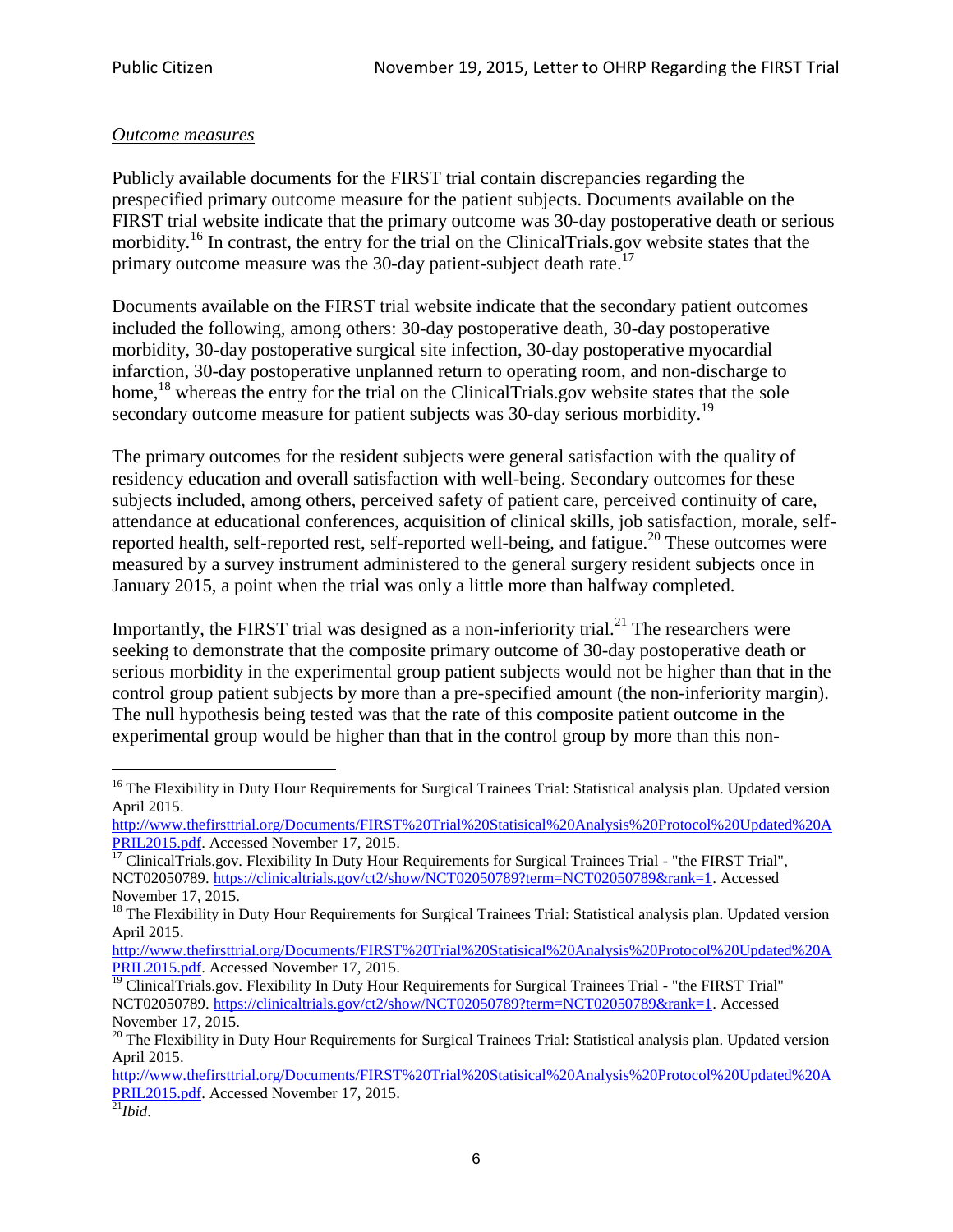inferiority margin, which was defined as an absolute difference of 1.25 percentage points (which, given the investigators' estimate that 9.94 percent of control group patient subjects would experience the primary outcome, is equivalent to a relative difference of 12.6 percentage points). 22

#### **Unacceptable risk for the experimental group general surgery resident subjects**

There is a substantial body of evidence that increasing the duration of duty shifts for medical residents and the resulting sleep deprivation poses significant risks to their health and well-being. Four serious outcomes have been studied extensively: motor vehicle accidents, percutaneous injuries and exposure to blood-borne pathogens, depression, and poor obstetric outcomes.

#### *Motor vehicle accidents*

A1996 study found that 23 percent of pediatric residents at Johns Hopkins Hospital reported falling asleep while driving, with 71 percent of the incidents happening following call shifts averaging  $33$  hours.<sup>23</sup> Forty-four percent of pediatric residents reported falling asleep while stopped at a traffic light, with all such incidents occurring post-call. One resident reported that she "routinely used her emergency brakes when stopped at a light because of her sleepiness postcall."

In a 2005 *New England Journal of Medicine* study, the Harvard Work Hours, Health, and Safety Group collected monthly data from 2,737 interns across the U.S. to investigate the relationship between hours worked and motor vehicle accidents, near misses, and incidents involving involuntary sleeping while driving.<sup>24</sup> Interns' risk of a motor vehicle crash increased more than two-fold (odds ratio [OR] 2.3; 95% confidence interval [CI]: 1.6-3.3) and the risk of a near-miss driving event increased nearly six-fold (OR 5.9; 95% CI: 5.4-6.3) after shifts of 24 hours or greater compared with shifts of less than 24 hours. Interns were also significantly more likely to fall asleep while driving during months with one to four (OR 1.82; 95% CI: 1.73-1.93) and five or more (OR 2.39; 95% CI: 2.31-2.46) extended shifts than during months with no extended shifts. Every extended shift scheduled per month increased the monthly rate of any motor vehicle accident by 9.1 percent (95% CI: 3.4-14.7 percent) and increased the monthly rate of an accident on the commute from work by 16.2 percent (95% CI: 7.8-24.7 percent). The study authors concluded that "scheduling physicians to work such extended shifts, which our group has recently shown to increase the risk of failures of attention and serious medical errors, poses a serious and preventable safety hazard for them and other motorists."

A 2006 study of 19 residents' performance on a driving simulator found that male residents displayed greater impairment, as measured by increased lane deviations and crash frequency, after a 15-hour overnight call shift and an extra four hours in patient-care duties compared with

 $\ddot{\phantom{a}}$ <sup>22</sup> *Ibid*.

<sup>&</sup>lt;sup>23</sup> Marcus CL, Loughlin GM. Effect of sleep deprivation on driving safety in housestaff. *Sleep*. 1996;19(10):763-766. Survey response rate: 87% of residents.

 $^{24}$  Barger LK, Cade BE, Ayas NT, et al. Extended work shifts and the risk of motor vehicle crashes among interns. *N Engl J Med*. 2005;352(2):125-134. Survey response rate: 80% of interns who volunteered to participate.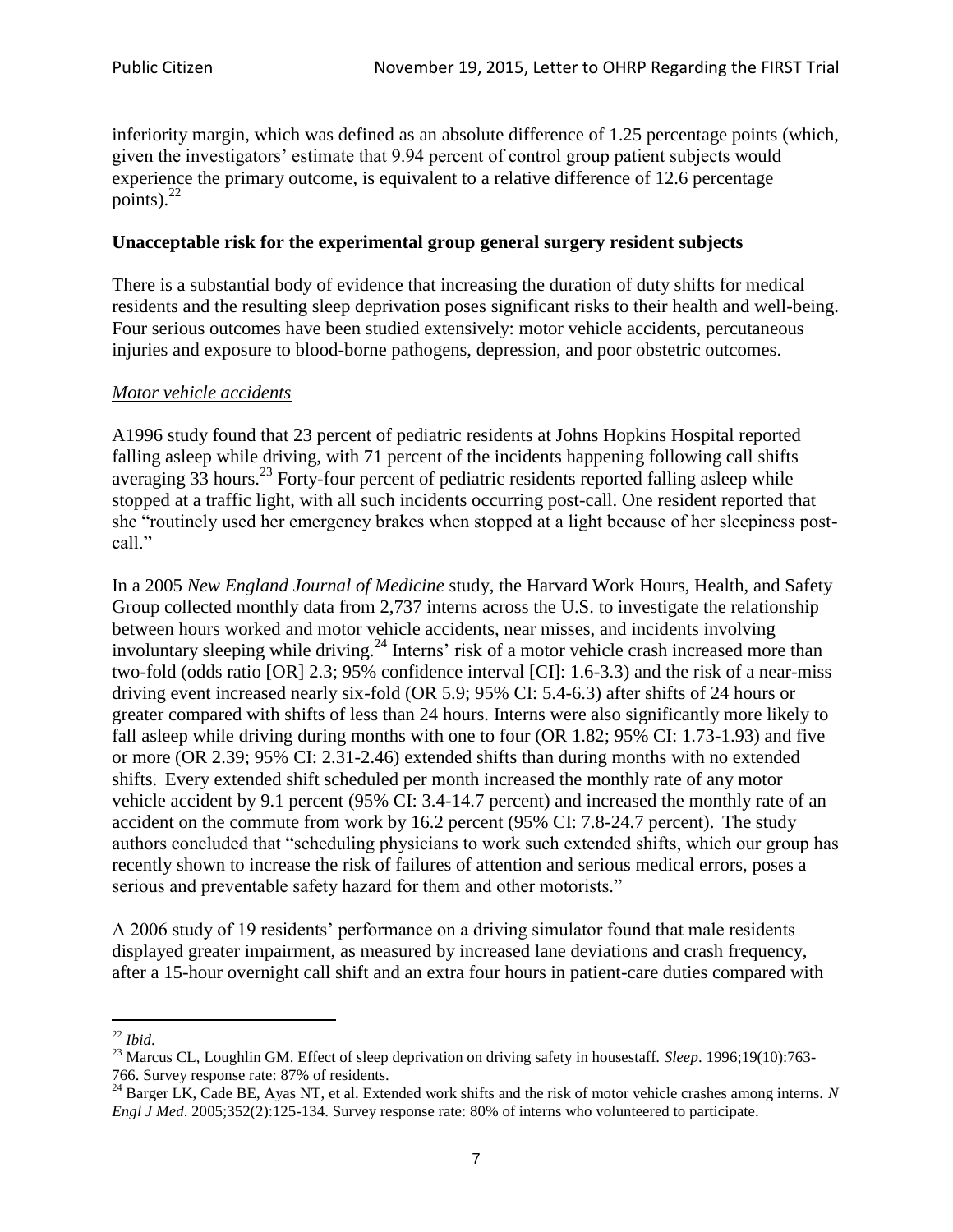driving simulation testing after a night spent at home without call responsibility.<sup>25</sup> The authors concluded that "[c]ollectively, results of this study and others suggest that medical residents are at risk when driving after a night on call."

## *Percutaneous injuries and exposure to blood-borne pathogens*

A 2000 retrospective review analyzed 745 accidental exposures (involving both percutaneous injuries and superficial skin or mucous membrane contact from splashes) to blood-borne pathogens reported by residents and medical students while on duty.<sup>26</sup> The rate of such incidents was 50 percent higher during night shifts than during day shifts ( $p<0.04$ ), and junior residents (PGY-1 and PGY-2) reported considerably more such incidents than more-senior residents. The authors concluded, "Presumably, the fatigue of the 24h–36h work schedules with little or no sleep for on-call medical students and residents plus circadian rhythms in human cognitive performance and eye-hand coordination contribute to the observed day-night pattern in accidental exposures to blood-borne pathogens described herein."

A 2006 prospective cohort study analyzed reported percutaneous injuries in 2,737 interns from July 2002 through June 2003.<sup>27</sup> Interns most commonly reported lapses in concentration (64 percent of injuries) and fatigue (31 percent) as contributing factors for the injuries. Injuries were significantly more likely to occur during extended shifts than nonextended shifts (OR 1.61; 95% CI: 1.46-1.78). Injuries following extended shifts occurred after an average of 29 consecutive hours of work, while those occurring on days not preceded by an overnight shift occurred after an average of six hours of consecutive work. The authors concluded, "The association of these injuries with extended work duration is likely due to the adverse cognitive effects of the sleep deprivation associated with such extended work."

### *Depression*

 $\overline{a}$ 

PGY-1 training is known to be a time of high stress, and such residents are at a higher risk for major depression than the general population.<sup>28</sup> A 1991 study of 61 pediatric residents (34 PGY-1 residents and 27 PGY-2 residents) found that scores on mood and anxiety questionnaires were significantly worsened following a 24-hour call shift compared with residents completing the questionnaires following 24 hours without a call shift.<sup>29</sup> A 1993 study found that internal medicine residents working 32-hour shifts every fourth night reported significantly higher rates of depression symptoms than those working 16-hour shifts under a night float system, as

<sup>&</sup>lt;sup>25</sup> Ware JC, Risser MR, Manser T, Karlson KH. Medical resident driving simulator performance following a night on call. *Behav Sleep Med*. 2006;4(1):1-12.

<sup>&</sup>lt;sup>26</sup> Parks DK, Yetman RJ, McNeese MC, et al. Day-night pattern in accidental exposures to blood-borne pathogens among medical students and residents. *Chronobiol Int*. 2000;17(1):61-70.

 $^{27}$  Ayas NT, Barger LK, Cade BE, et al. Extended work duration and the risk of self-reported percutaneous injuries in interns. *JAMA*. 2006;296(9):1055-1062.

 $^{28}$  Sen S, Kranzler HR, Krystal JH, et al. A prospective cohort study investigating factors associated with depression during medical internship. *Arch Gen Psychiatry*. 2010;67(6):557-565.

<sup>29</sup> Berkoff K, Rusin W. Pediatric house staff's psychological response to call duty. *J Dev Behav Pediatr*. 1991;12(1):6-10.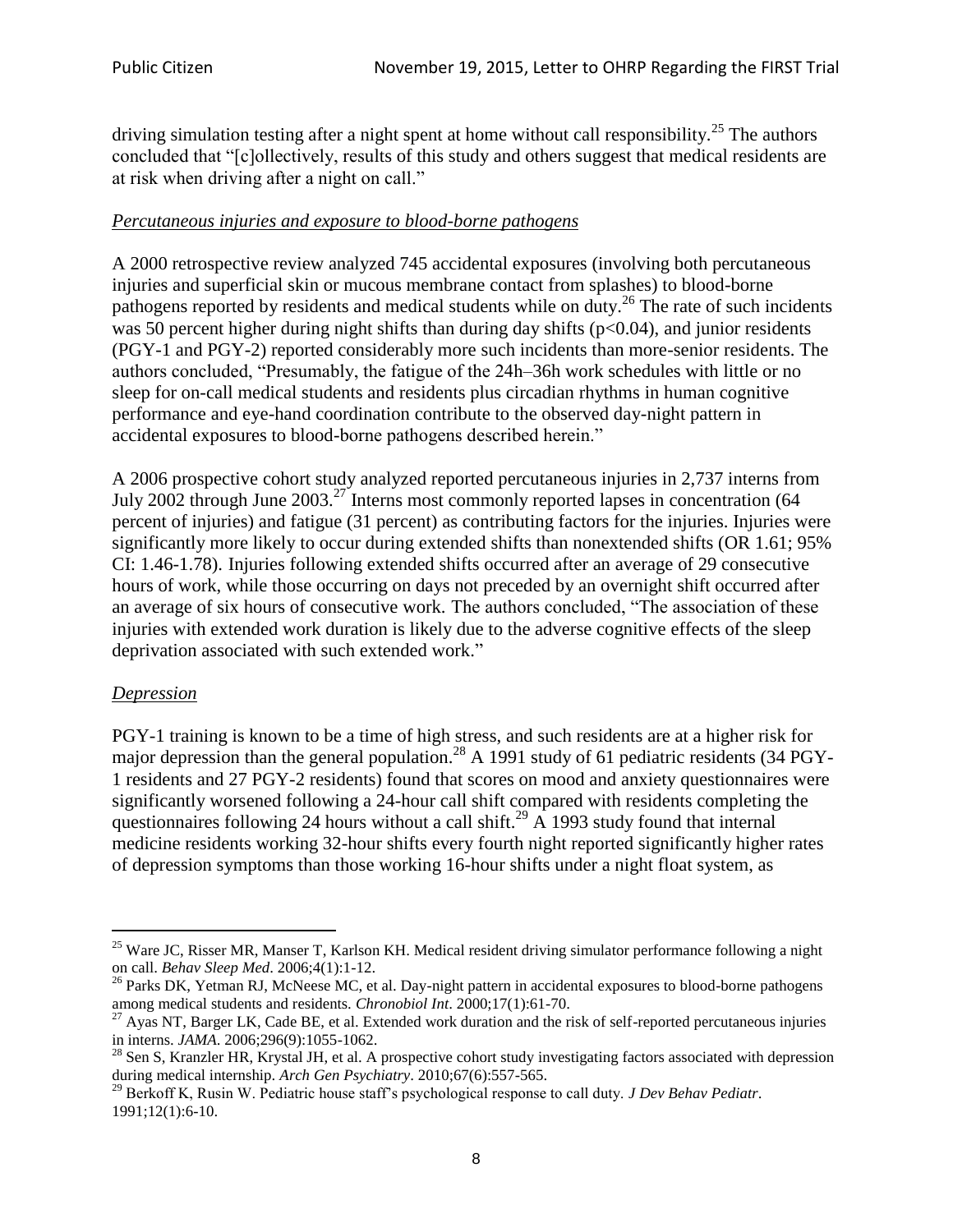indicated on a post-shift questionnaire (although scores on anxiety and hostility questionnaires did not differ between the two groups).<sup>30</sup>

A 2010 prospective cohort study administered depression questionnaires to 740 PGY-1 residents at 13 U.S. hospitals.<sup>31</sup> Surveys were administered at one to two months prior to beginning PGY-1 training and at months 3, 6, 9, and 12 of the PGY-1 year. A total of 58 percent (740 of 1271) of the interns successfully contacted agreed to participate and, of these, 88 percent (651 of 740) completed at least one follow-up study survey. Just 4 percent of interns met the criteria for major depression at the beginning of their internship, but 27 percent reached this threshold both at month 3 and at the end of the year. The prevalence of moderately severe depression increased from 0.7 percent at baseline to 7.6 percent by the end of the year. A greater number of hours worked was significantly associated with an increase in depressive symptoms ( $p<0.001$ ).

### *Obstetric outcomes*

While there are no data, to our knowledge, comparing obstetric outcomes among female residents working shifts of different lengths, several surveys have indicated a possible association between residency training and poorer obstetric outcomes.

A 1990 study surveyed 5,096 female physicians who had graduated from medical school in 1985 and a random sample of 5,000 of the 12,306 male physicians who graduated the same year (response rate  $85-87$  percent).<sup>32</sup> The study found significantly increased risks of premature labor requiring bed rest or hospitalization (11.3 vs. 6.0 percent, p<0.001) and preeclampsia or eclampsia (8.8 vs. 3.5 percent,  $p<0.001$ ) among female residents compared with the non-resident spouses of their male colleagues, respectively. In addition, pregnant resident physicians working 100 or more hours per week during the third trimester experienced twice the risk of preterm delivery as those working fewer than 100 hours (10.3 vs. 4.8 percent,  $p=0.04$ ). No statistically significant differences were seen between the groups in the rates of miscarriage, ectopic gestation, stillbirths, preterm delivery, or intrauterine growth retardation.

A 2003 survey of 4,674 obstetrics and gynecology residents found statistically significantly higher rates of preterm labor (5.3 vs. 2.2 percent, p=0.03), preeclampsia (4.0 vs. 0.7 percent,  $p=0.01$ ), and birth weight below the 10<sup>th</sup> percentile for gestational age (3.3 vs. 0 percent,  $p=0.002$ ) than the spouses of their male counterparts, respectively (96 percent response rate).<sup>33</sup>

### **Increased risks to experimental group general surgery resident subjects resulted in a lack of equipoise between the FIRST trial groups**

 $\ddot{\phantom{a}}$  $30$  Gottlieb DJ, Peterson CA, Parenti CM, Lofgren RP. Effects of a night float system on housestaff neuropsychologic function. *J Gen Intern Med*. 1993;8(3):146-148.

<sup>&</sup>lt;sup>31</sup> Sen S, Kranzler HR, Krystal JH, et al. A prospective cohort study investigating factors associated with depression during medical internship. *Arch Gen Psychiatry*. 2010;67(6):557-565.

<sup>32</sup> Klebanoff MA, Shiono PH, Rhoads GG. Outcomes of pregnancy in a national sample of resident physicians. *N Engl J Med*. 1990;323(15):1040-1045.

 $33\text{ G}$ abbe SG, Morgan MA, Power ML, et al. Duty hours and pregnancy outcome among residents in obstetrics and gynecology. *Obstet Gynecol*. 2003;102(5 Pt 1):948-951.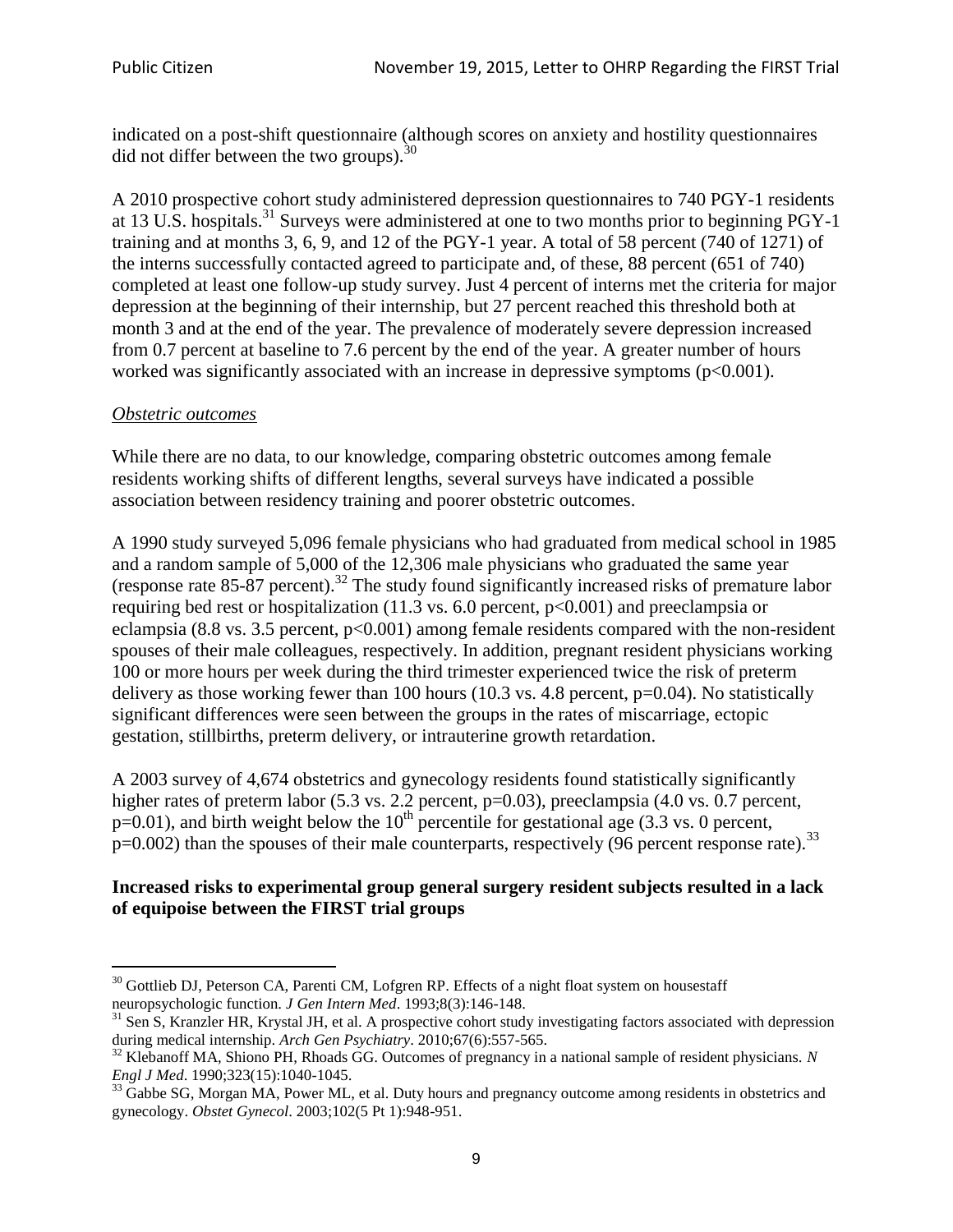Such evidence of harm to medical residents was one of the reasons why the IOM in 2009 recommended imposing a 16-hour maximum limit on consecutive hours worked without protected sleep for *all* residents and why the ACGME in 2011 imposed such a limit for PGY-1 residents.

The risks to PGY-1 residents of being exposed repeatedly to duty shifts significantly longer than 16 consecutive hours (which under the protocol could reach 30 hours or more), with reduced time off between scheduled duty shifts, greatly exceeded the threshold for minimal risk, which is defined by the HHS human subjects protection regulations at 45 C.F.R. §46.102(i) as follows:

*Minimal risk* means that the probability and magnitude of harm or discomfort anticipated in the research are not greater in and of themselves than those ordinarily encountered in daily life or during the performance of routine physical or psychological examinations or tests.

Importantly, the control and experimental groups in the FIRST trial were not in equipoise with respect to the health of the general surgery resident subjects. With respect to these subjects, the trial was analogous to an occupational health trial that randomly assigns workers to one of two work sites: one that complies with the upper limit of permissible exposure to a toxic chemical under current Occupational Safety and Health Administration regulations and one that exposes the workers to two (or more) times the upper limit of permissible exposure to that toxic chemical.

Thus, for the resident subjects in the experimental group, the trial violated the Belmont Report's basic ethical principle of beneficence<sup>34</sup> because the trial intervention unnecessarily exposed the subjects to avoidable risks of serious harm which do not outweigh any possible benefits of the research.

Likewise, the design and conduct of the trial failed to ensure that:

- (a) The risks to the general surgery PGY-1 resident subjects assigned to the experimental group were minimized by using procedures which are consistent with sound research design and which do not unnecessarily expose subjects to risk, as required by HHS human subjects protection regulations at 45 C.F.R.  $§46.111(a)(1)$ ; and
- (b) The risks to these subjects were reasonable in relation to the anticipated benefits, if any, to the subjects and the importance of the knowledge that may reasonably be expected to result, as required by HHS human subjects protection regulations at 45 C.F.R.  $§46.111(a)(2).$

 $\overline{a}$ <sup>34</sup> National Commission for the Protection of Human Subjects of Biomedical and Behavioral Research. *Ethical Principles and Guidelines for the Protection of Human Subjects of Research*. April 18, 1979. [http://www.hhs.gov/ohrp/humansubjects/guidance/belmont.html.](http://www.hhs.gov/ohrp/humansubjects/guidance/belmont.html) November 17, 2015.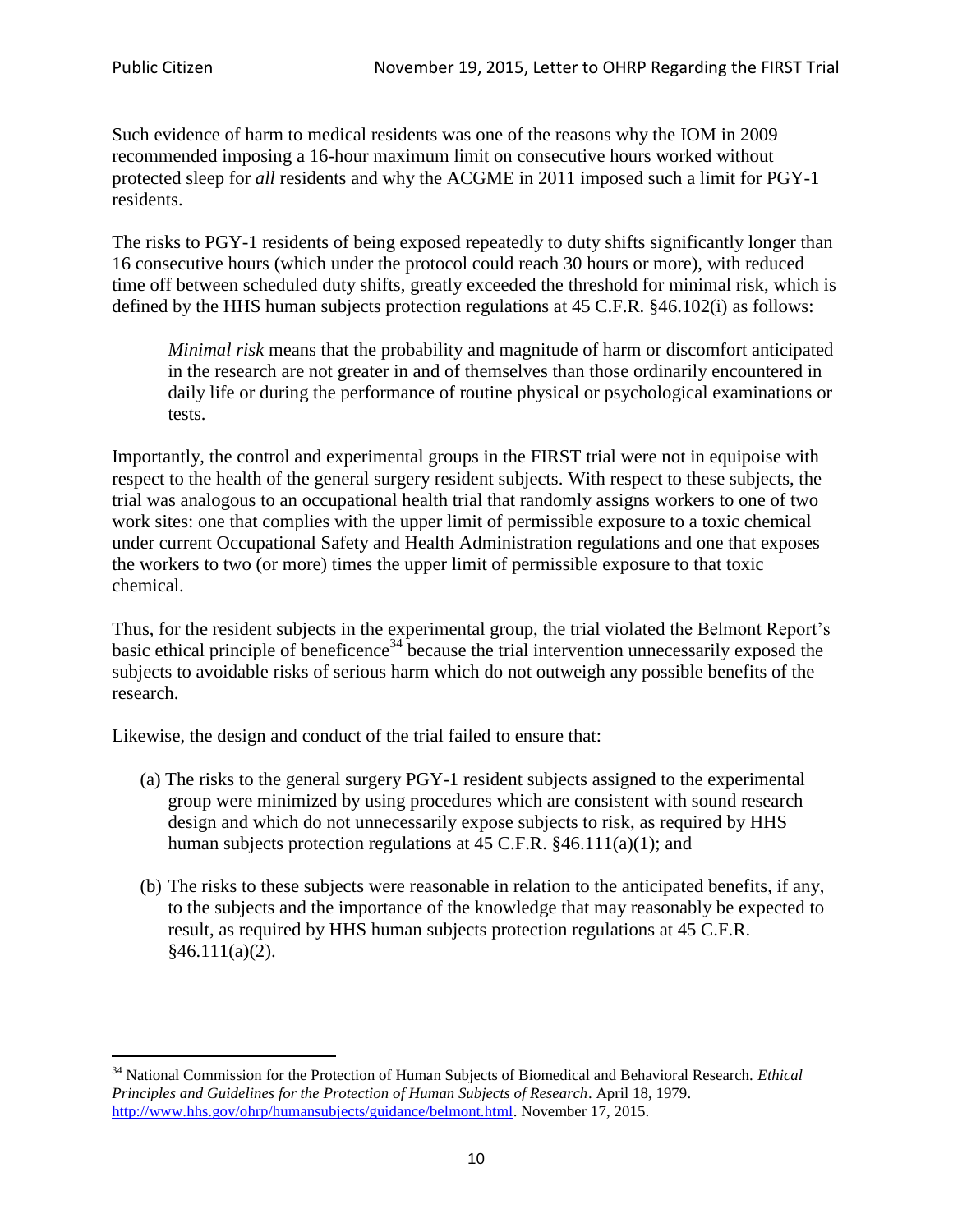Strikingly, the publicly available documents describing the FIRST trial make no mention of any potential harms that PGY-1 general surgery resident subjects could have experienced if they were training at an institution randomized to the experimental group.

Finally, we can conceive of no prospective study design involving knowingly exposing PGY-1 medical residents to the dangers of extreme sleep deprivation caused by recurring duty shifts of up to 30 hours or more, with reduced time off between scheduled duty shifts, that would satisfy the Belmont Report's basic ethical principle of beneficence or the regulatory requirement that risks to subjects be minimized.

# **Lack of IRB review and approval**

HHS human subjects protection regulations at 45 C.F.R. §46.102(d) define *research* as follows:

*Research* means a systematic investigation, including research development, testing and evaluation, designed to develop or contribute to generalizable knowledge. Activities which meet this definition constitute research for purposes of this policy, whether or not they are conducted or supported under a program which is considered research for other purposes. For example, some demonstration and service programs may include research activities.

The FIRST trial meets this definition.

HHS human subjects protection regulations at 45 C.F.R. §46.102(f) define a *human subject*, in part, as follows:

*Human subject* means a living individual about whom an investigator (whether professional or student) conducting research obtains

- (1) Data through intervention or interaction with the individual, or
- (2) Identifiable private information.

*Intervention* includes both physical procedures by which data are gathered (for example, venipuncture) and manipulations of the subject or the subject's environment that are performed for research purposes. Interaction includes communication or interpersonal contact between investigator and subject.

Both the general surgery residents at hospitals engaged in the FIRST trial and their patients obviously were human subjects of the research. The researchers intervened with both groups at the hospitals randomized to the experimental group by manipulating the duty schedules of the general surgery residents for research purposes. The researchers also appear to have interacted with the general surgery residents through research-specific surveys.<sup>35</sup>

 $\ddot{\phantom{a}}$  $35$  Flexibility in Duty Hour Requirements for Surgical Trainees Trial — "the FIRST trial". Study overview. [http://www.thefirsttrial.org/Overview/Overview.](http://www.thefirsttrial.org/Overview/Overview) Accessed November 17, 2015.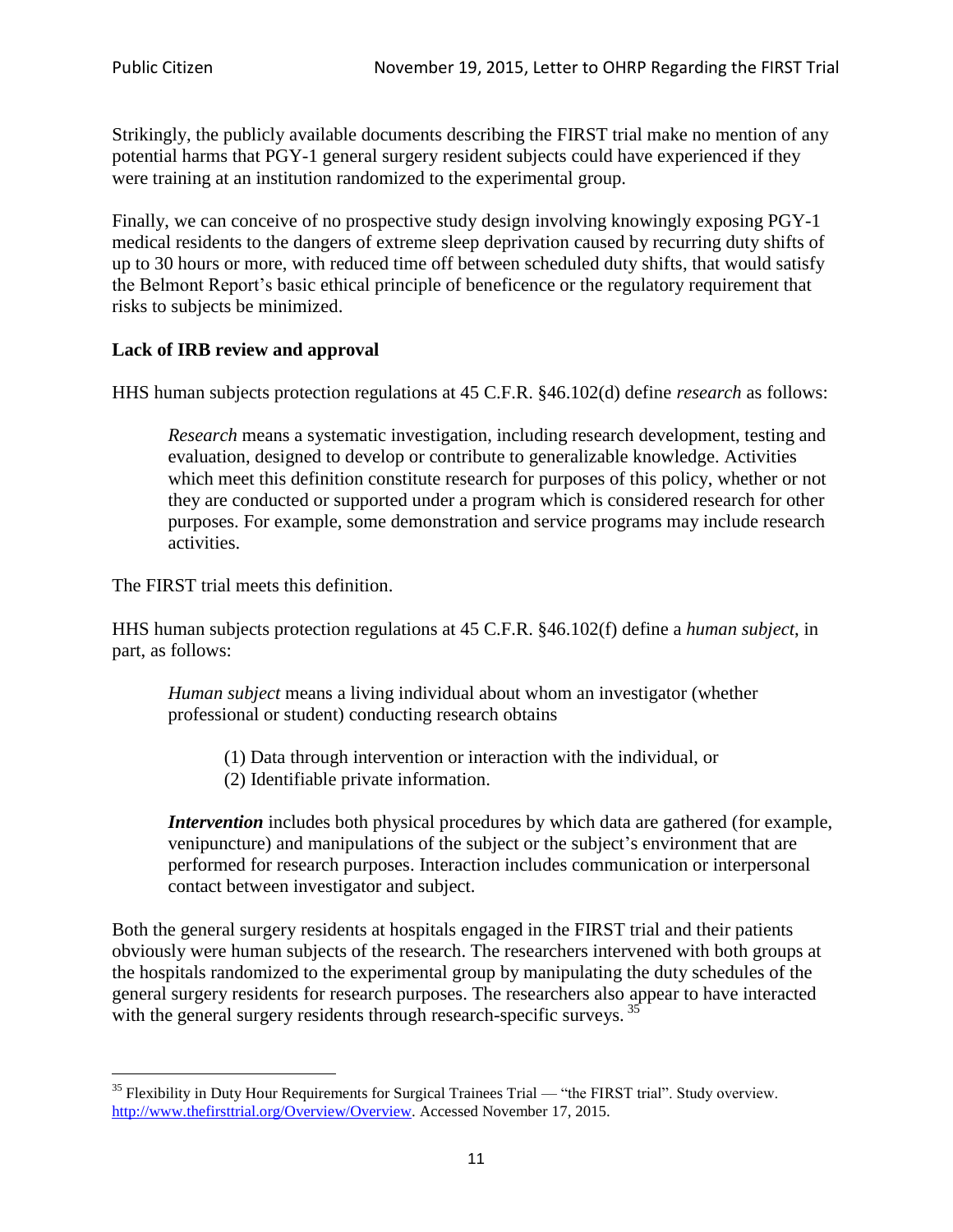HHS human subjects protection regulations at 45 C.F.R. §46.101(b) describe six categories of human subjects research that are exempt from the regulations. The FIRST trial was not eligible for any of these exemptions.

The fact that the FIRST trial represented non-exempt human subjects research should have been immediately obvious to anyone with even a basic understanding of the HHS human subjects protection regulations. And yet, remarkably, the manager of the Social and Behavioral Sciences IRB at Northwestern University, the lead institution for the FIRST trial, determined that the trial did "not constitute research with human subjects in accordance with 45 CFR 46" and that, therefore, IRB review and approval was not required.<sup>36</sup> This determination represents a colossal failure of Northwestern University's human subjects protection system. This same failure presumably occurred at many of the other institutions engaged in the FIRST trial. As a result of these failures, the FIRST trial failed to comply with essentially all of the requirements of the HHS human subjects protection regulations, and the human subjects enrolled in the trial were not afforded the protections that they deserved.

It is urgent that OHRP immediately find out how many other IRBs followed the Northwestern University IRB's lead and made the same serious blunder.

# **Failure to satisfy informed consent requirements**

The FIRST trial investigators failed to obtain and document the informed consent of the resident subjects (and the patient subjects) who were forced to enroll in the trial. It is also unclear whether fourth-year medical students who applied to be PGY-1 residents in the general surgery residency programs that participated in the FIRST trial were provided with any notice about the research (although such notice would not have constituted legally effective informed consent).

The failure to obtain the informed consent of the general surgery resident (and patient) subjects violated the Belmont Report's basic ethical principle of respect for persons.<sup>37</sup> Furthermore, because the experimental group interventions exposed the general surgery resident subjects to risks that far exceed minimal risk, the trial would not have been eligible for a waiver of the requirement for obtaining the informed consent of all subjects, and the conduct of the trial, therefore, failed to comply with the requirements of HHS human subjects protection regulations at 45 C.F.R. §46.116(a).

Importantly, given the use of a cluster randomization design, obtaining the *voluntary* informed consent of all medical resident subjects who would be enrolled in a trial such as the FIRST trial would never be feasible because the prospective resident subjects would be exposed to significant undue influence and coercion. Many fourth-year medical students aspiring to be

 $\overline{a}$ <sup>36</sup> Northwestern University Institutional Review Board Office. Completed form for determining whether a project involves human subjects research (version 3.0) for the FIRST trial. Signed November 21, 2013. [http://www.thefirsttrial.org/Documents/FIRST%20Trial%20IRB%20Non-](http://www.thefirsttrial.org/Documents/FIRST%20Trial%20IRB%20Non-Human%20Subjects%20Determination.pdf)

[Human%20Subjects%20Determination.pdf.](http://www.thefirsttrial.org/Documents/FIRST%20Trial%20IRB%20Non-Human%20Subjects%20Determination.pdf) Accessed November 17, 2015.

<sup>37</sup> National Commission for the Protection of Human Subjects of Biomedical and Behavioral Research. *Ethical Principles and Guidelines for the Protection of Human Subjects of Research*. April 18, 1979. [http://www.hhs.gov/ohrp/humansubjects/guidance/belmont.html.](http://www.hhs.gov/ohrp/humansubjects/guidance/belmont.html) Accessed November 17, 2015.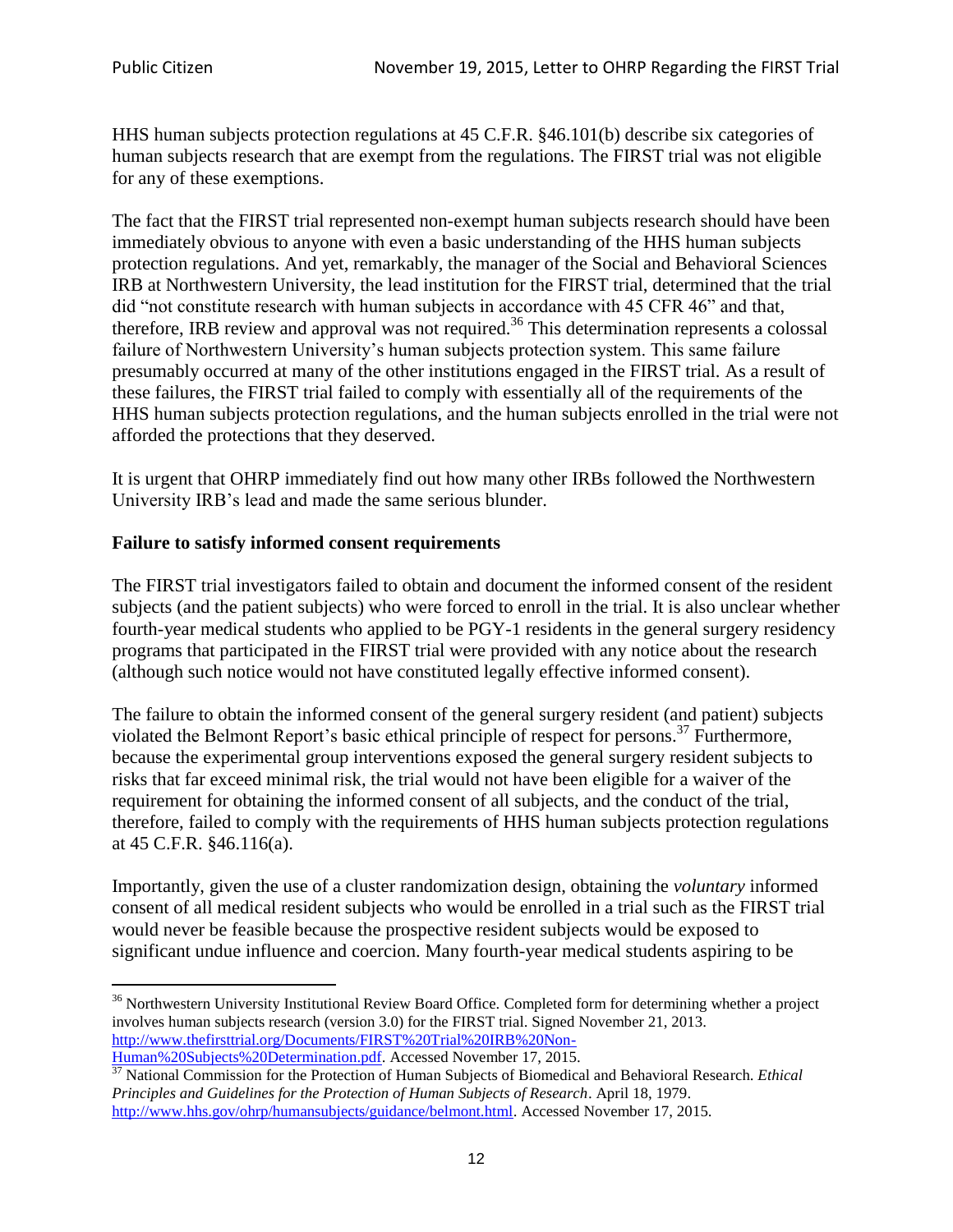$\overline{a}$ 

general surgery residents at prestigious training programs would be unwilling to opt out of the trial, even if informed. Also, as PGY-1 residents accepted to a residency program randomized to the experimental intervention, the subjects could not voluntarily withdraw from the research at any time without being penalized (e.g., being forced to leave the residency program).

#### **Comment regarding the patient subjects enrolled in the FIRST trial**

While we have focused on the risks and lack of informed consent for the general surgery resident subjects of the FIRST trial, OHRP should also be aware that the experimental group intervention also exposed the patient subjects to greater than minimal risks, and the failure to obtain their consent was similarly a violation of the Belmont Report's basic ethical principles and the HHS human subjects protection regulations.

When the ACGME mandated in 2011 that duty periods for PGY-1 residents must not exceed 16 hours (which was a significant decrease from the previous maximum of 30 hours), it offered the following cogent explanation for rejecting what the ACGME allowed the general surgery resident subjects in the experimental group to do:<sup>38</sup>

This group of requirements addresses the requests for some flexibility in the standards requested by the community. It takes into account the differences between PGY-1 residents and their more senior colleagues, and the consensus that very junior learners would benefit from a more supported and regulated learning environment. **PGY-1 residents may not have sufficient experience and skills to provide high-quality, safe patient care, while research indicates that under the current standards, this group works the longest hours of any cohort of residents**…. All differences between firstyear and other residents, with exception of home call and 1 day off in 7, are significant (P < .0001). **In addition, PGY-1 residents make more errors when working longer consecutive hours. Entrusting care to residents with inadequate experience is neither good education nor quality, safe patient care. PGY-1 residents must earn the right to remain with patients for 24 continuous hours, through demonstration of the competencies required**, which are best learned under the direct supervision of upperlevel residents, fellows, and faculty. The ideal is a first year of education with more protected hours, with hours and responsibilities gradually increasing over the years of residency, and the final year of residency beginning to emulate practice, while still under supervision. [Emphasis added]

Thus, patient subjects who were enrolled in the FIRST trial at hospitals randomized to the experimental group were, as acknowledged by the ACGME in 2011, exposed to an increased risk of medical errors because of the longer duty shift hours allowed for the general surgery resident subjects.

<sup>38</sup> Accreditation Council for Graduate Medical Education. *The ACGME 2011 Duty Hour Standards: Enhancing Quality of Care, Supervision, and Resident Professional Development*. 2011. [https://www.acgme.org/acgmeweb/Portals/0/PDFs/jgme-monograph%5B1%5D.pdf.](https://www.acgme.org/acgmeweb/Portals/0/PDFs/jgme-monograph%5B1%5D.pdf) Accessed November 17, 2015.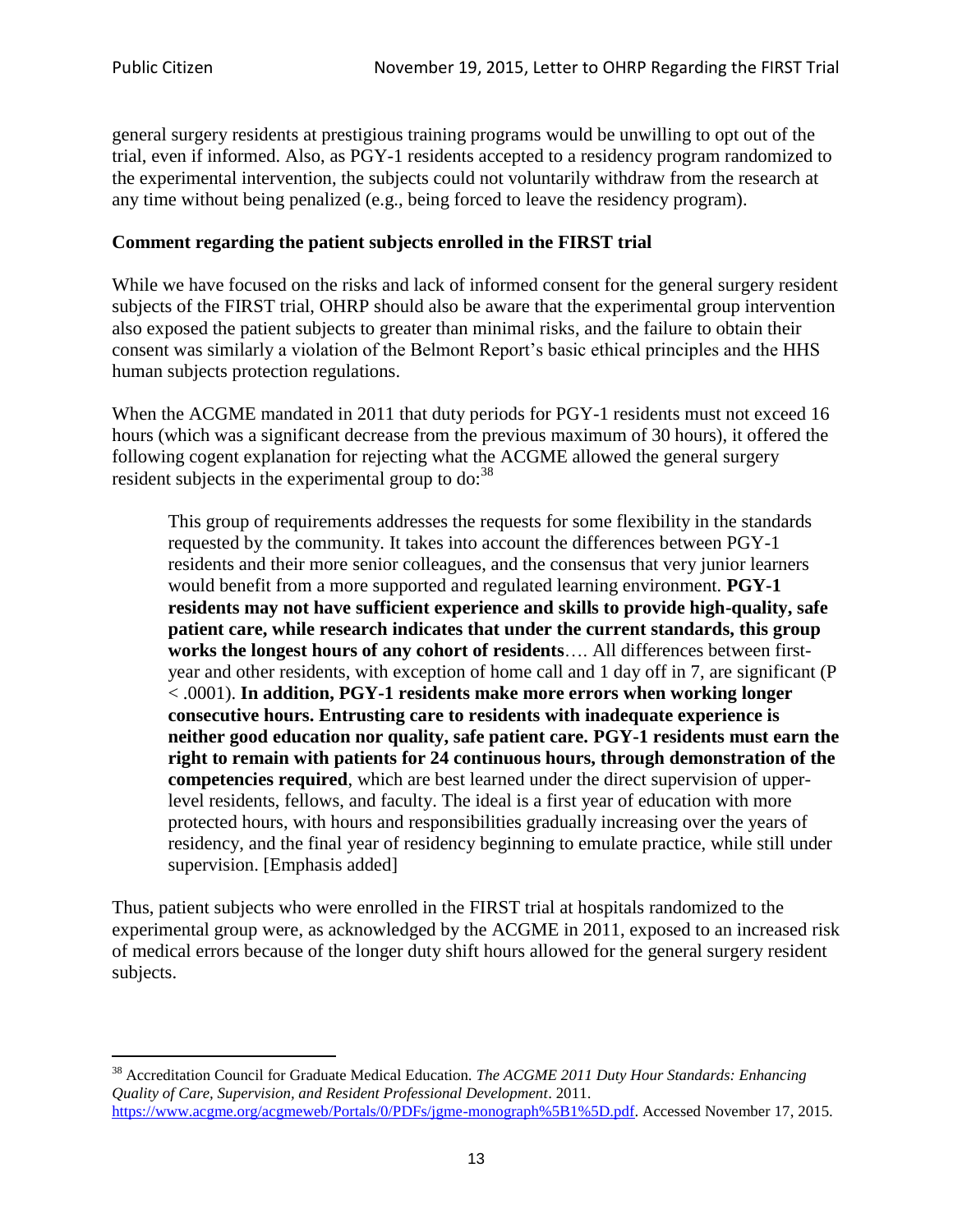Moreover, as previously noted, the FIRST trial used a non-inferiority design. As such, it was testing the null hypothesis that the rate of the composite primary patient outcome of 30-day postoperative death or serious morbidity in the experimental group would be higher than that in the control group by an absolute difference of at least 1.25 percentage points (the non-inferiority margin, equivalent in this trial to a relative difference of at least 12.6 percentage points). Rejecting the null hypothesis required only demonstrating that the rate of this primary outcome in the experimental group's patient subjects was not significantly higher than that in the control group's patient subjects by more than this non-inferiority margin. We note that for such trials an actual difference in the combined 30-day mortality and serious morbidity between the two study arms would nevertheless be deemed statistically insignificant should the upper limit of its 95 percent confidence interval fall within the allowed-for non-inferiority margin.

As explained in the next section, the FIRST trial was designed in such a way that biased the trial results away from the null hypothesis. Regardless of the ultimate outcome, however, the very fact that the trial was undertaken necessarily means that the investigators did not know whether the patient subjects in the experimental group would or would not die or suffer serious morbidity at a higher rate than those in the control group.

For these reasons, increased risks of medical errors, death, and serious morbidity were among the reasonably foreseeable risks of the trial for patient subjects in the experimental group.

Patient subjects enrolled in the FIRST trial at hospitals randomized to the experimental group had a right to be fully informed about, and voluntarily decide whether to be human subjects in, a research study that would expose them to an experimental intervention for which substantial evidence existed of an increased risk of medical errors.

Indeed, a published 2010 survey study of a random sample of 1,200 members of the general American public revealed the following:<sup>39</sup>

- Respondents estimated that resident physicians currently work 12.9-hour shifts (95% CI: 12.5-13.3 hours) and 58.3-hour workweeks (95% CI: 57.3-59.3 hours).
- They believed the maximum shift duration should be 10.9 hours (95% CI: 10.6-11.3) hours) and the maximum workweek should be 50 hours (95% CI: 49.4-50.8 hours), with 1 percent approving of shifts lasting more than 24 hours (95% CI: 0.6-2 percent).
- A total of 81 percent (95% CI: 79-84 percent) believed that reducing medical resident work hours would be very or somewhat effective in reducing medical errors, and 68 percent (95% CI: 65-71 percent) favored the IOM proposal that medical residents not work more than 16 hours over an alternative IOM proposal permitting 30-hour shifts with five or more hours of protected sleep time. Overall, 81 percent believed that patients should be informed if a treating resident physician had been working for more than 24 hours, and 80 percent (95% CI: 78-83 percent) would then want a different doctor.

 $\ddot{\phantom{a}}$  $39$  Blum AB, Raiszadeh F, Shea S, et al. US public opinion regarding proposed limits on resident physician work hours. *BMC Medicine.* 2010;8:33. doi:10.1186/1741-7015-8-33.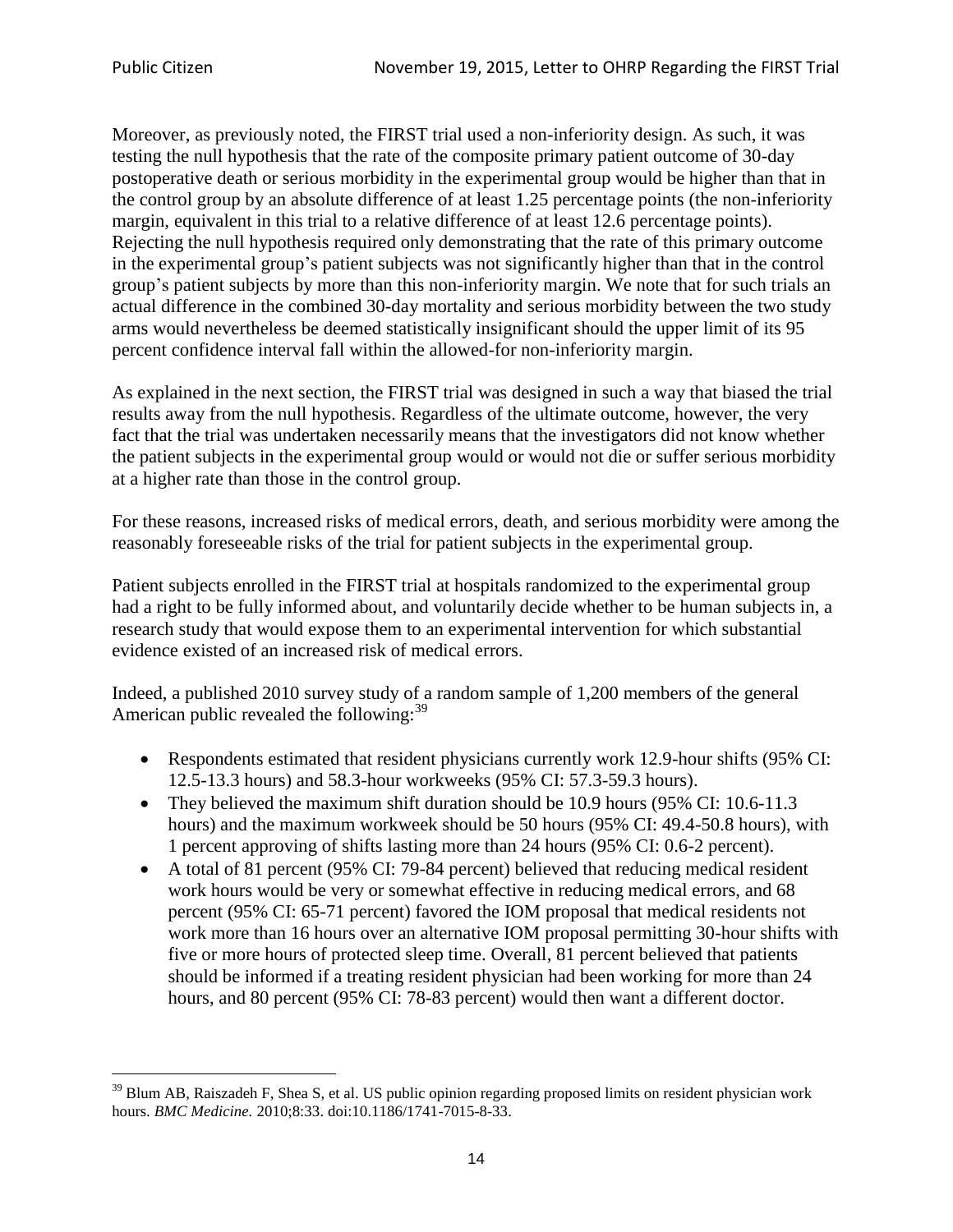Given these public opinions, few patients would have voluntarily agreed to be enrolled in the FIRST trial had their consent, which was required under HHS human subjects protection regulations, been sought.

### **The FIRST trial investigators' agenda and flawed trial design could easily have biased the results**

Since before the FIRST trial began, the investigators who designed the trial have been very transparent about their agenda and underlying biases: It appears that their primary goal is to have the ACGME rescind its 2011 duty-hour requirements that placed more restrictive limits on maximum duty period length and minimum time off between scheduled duty periods for all residents, but particularly those affecting PGY-1 residents. And to achieve this goal, they believe they only need the FIRST study to show no significant differences in the primary and secondary patient outcomes, which is the most likely result given the flawed study design.

For example, a slide presentation that was used to promote the FIRST trial and solicit the participation of general surgery residency training programs had a slide titled "Expected Results" that included the following bullet points: $40$ 

- No difference in outcomes
- Return to more flexible resident duty hours
- Culture change: Emphasize continuity of care, not clocking in/out

Another slide titled "Why Should You Join?" included the following bullets:<sup>41</sup>

- Minimal work for you
- Huge opportunity to influence resident duty hour requirements
- Need everyone to participate if we are to generate high-level, compelling evidence

Because the FIRST trial was necessarily unblinded, such communications of the lead investigators' strongly desired and expected results may have undermined the conduct of the trial in a manner that biased the final results away from the null hypothesis (which, given that the FIRST trial was a non-inferiority trial, would be the hypothesis that the experimental arm was inferior to the control arm).

Another flaw in the FIRST trial design that may have further biased it away from the null hypothesis was the significant variability that was allowed for implementing the experimental intervention both across general surgery training programs and within a particular institution

 $\ddot{\phantom{a}}$ <sup>40</sup> Flexibility in Duty Hour Requirements for Surgical Trainees Trial – "the FIRST trial": Webinar PowerPoint presentation.

[http://www.thefirsttrial.org/Documents/Flexility%20In%20duty%20hour%20Requirements%20for%20Surgical%20](http://www.thefirsttrial.org/Documents/Flexility%20In%20duty%20hour%20Requirements%20for%20Surgical%20Trainees%20Trial-the%20FIRST%20trial%20webinar.pptx) [Trainees%20Trial-the%20FIRST%20trial%20webinar.pptx.](http://www.thefirsttrial.org/Documents/Flexility%20In%20duty%20hour%20Requirements%20for%20Surgical%20Trainees%20Trial-the%20FIRST%20trial%20webinar.pptx) Accessed November 17, 2015.  $\frac{41}{41}$  *Ibid.*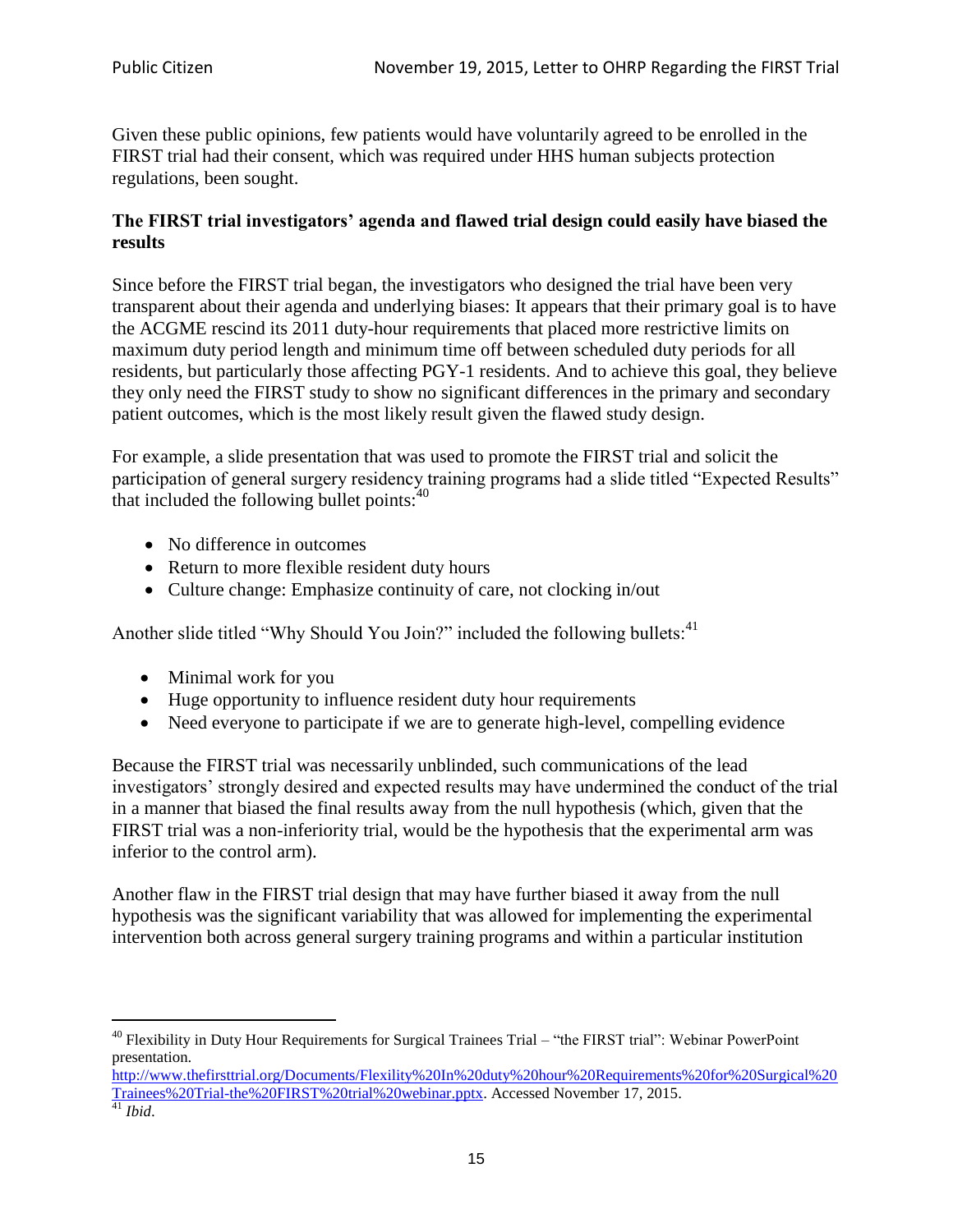over time, as revealed in the following frequently asked question available on the FIRST trial website: $42$ 

**QUESTION**: Are programs in the intervention arm required to make all of the changes specified on the table of suggested changes?

**ANSWER**: No. Many common duty hour requirements have been eliminated, and we have suggested ways to revise your resident schedules and policies; however, you are not required to implement all of these changes. You can also change your resident schedules and policies throughout the year as needed. We will be asking you to report what changes have been made, and we will be monitoring what changes have been made. We would like your program to make the suggested changes, but those decisions are entirely up to you.

Hospitals that implemented fewer changes in general surgery residents' duty schedules than those recommended under the protocol would have been more similar to hospitals randomized to the control group intervention, making it more likely that the trial results will allow rejection of the null hypothesis and show no measurable difference in patient outcomes between the two groups.

Finally, even if all of the hospitals randomized to the experimental group had been required to strictly follow all of the suggested changes for the resident duty-hour schedules, the likelihood of detecting significant differences in the trial's patient outcome measures between the control and experimental groups is low because only a minority of the members of the general surgery clinical care teams (i.e., the PGY-1 residents) were exposed to significant changes in duty hours, whereas PGY-2 and above residents (general surgery requires five years of clinical training<sup>43</sup>) were minimally affected, and supervising attending physicians, physician consultants from other specialties, nursing staff, and other ancillary clinical care staff were not affected at all.

These factors further demonstrate that the risks to both the general surgery resident and patient subjects in the experimental group were not reasonable in relation to the anticipated benefits, if any, to the subjects *and the importance of the knowledge that may reasonably have been expected to result from this experiment*, as required by HHS human subjects protection regulations at 45 C.F.R. §46.111(a)(2).

### **Conclusions and requested actions**

In closing, the FIRST trial, as designed and conducted, was highly unethical and failed to materially comply with essentially all requirements of the HHS regulations for the protection of human subjects at 45 C.F.R. Part 46. It is therefore imperative that OHRP launch a compliance

 $\ddot{\phantom{a}}$  $42$  Flexibility in Duty Hour Requirements for Surgical Trainees Trial – "the FIRST trial:. First trial postrandomization frequently asked questions. [http://www.thefirsttrial.org/Documents/Post-](http://www.thefirsttrial.org/Documents/Post-Randomization%20FAQs%20(Intervention).pdf)[Randomization%20FAQs%20\(Intervention\).pdf.](http://www.thefirsttrial.org/Documents/Post-Randomization%20FAQs%20(Intervention).pdf) Accessed November 17, 2015.

 $43$  American College of Surgeons. How many years of postgraduate training do surgical residents undergo? [https://www.facs.org/education/resources/medical-students/faq/training.](https://www.facs.org/education/resources/medical-students/faq/training) Accessed November 17, 2015.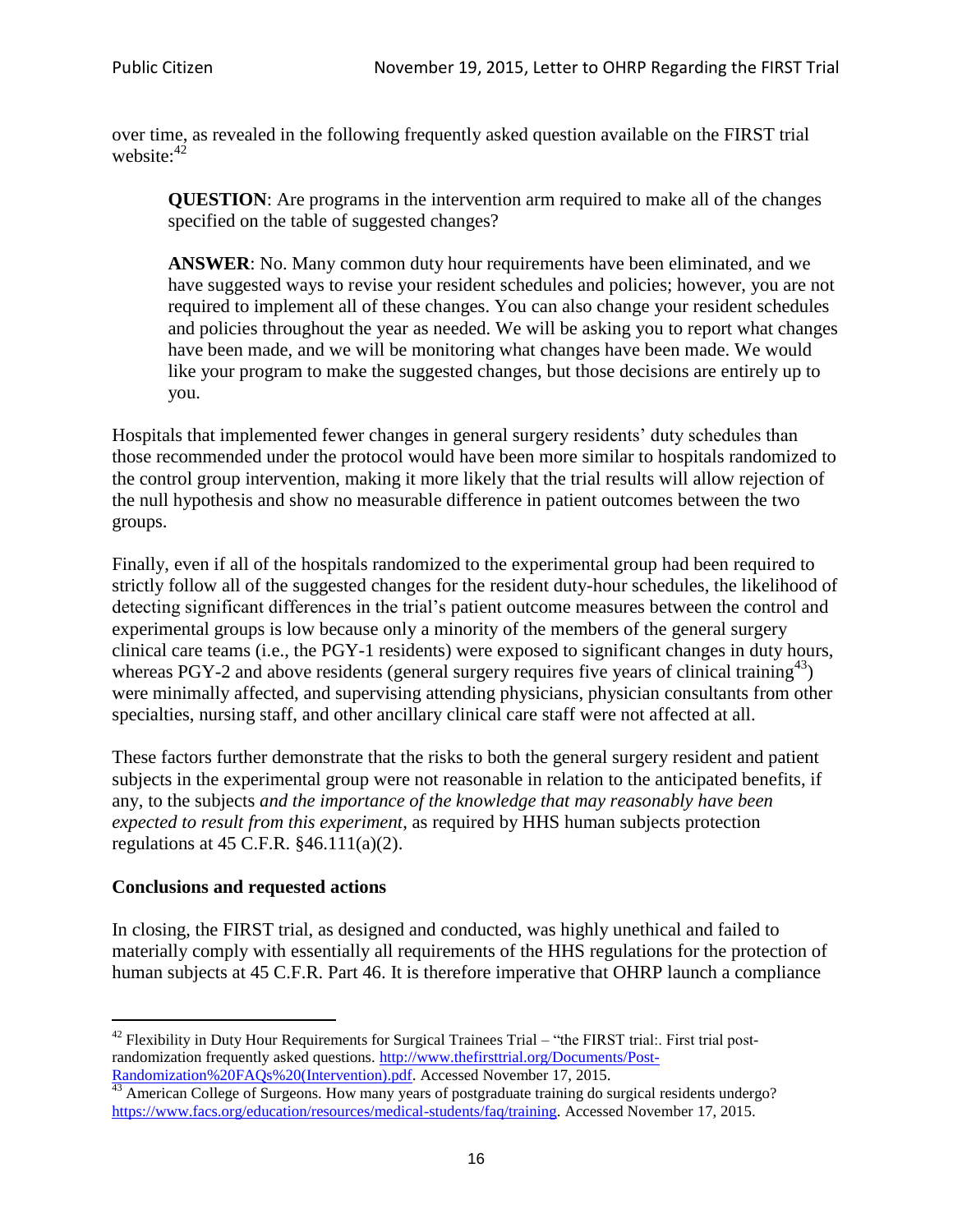oversight investigation of the FIRST trial for all institutions that were engaged in the research and appropriately sanction them.

Furthermore, OHRP should contact the ACGME immediately and urge the organization to rescind the waiver of its 2011 duty-hour standards that permitted the unethical experimental intervention in the FIRST trial to be implemented in the first place and that will continue until June 2016.

Even if the involved institutions have not voluntarily extended their OHRP-approved Federalwide Assurances (FWAs) to all research regardless of sponsorship, OHRP must determine how such failures occurred, because these circumstances likely signal serious systemic failures that extend to human subjects research that is federally funded and covered by their FWAs.

Please note that OHRP may share our complaint letter, with identifiers, with anyone. Public Citizen and the American Medical Student Association today will be posting a copy on their respective websites as well.

We also request an opportunity to meet with you as soon as possible to discuss additional details regarding our complaint.

Thank you for your prompt attention to this urgent matter regarding the protection of human subjects. Please contact us if you have any questions or need additional information.

Sincerely,

4. V Ca

Michael A. Carome, M.D. Deborah V. Hall, M.D. Director National President 2015-16 Public Citizen's Health Research Group American Medical Student Association

White mas-

Sidney M. Wolfe, M.D. Founder and Senior Adviser Public Citizen Health Research Group

Deborah V. Hall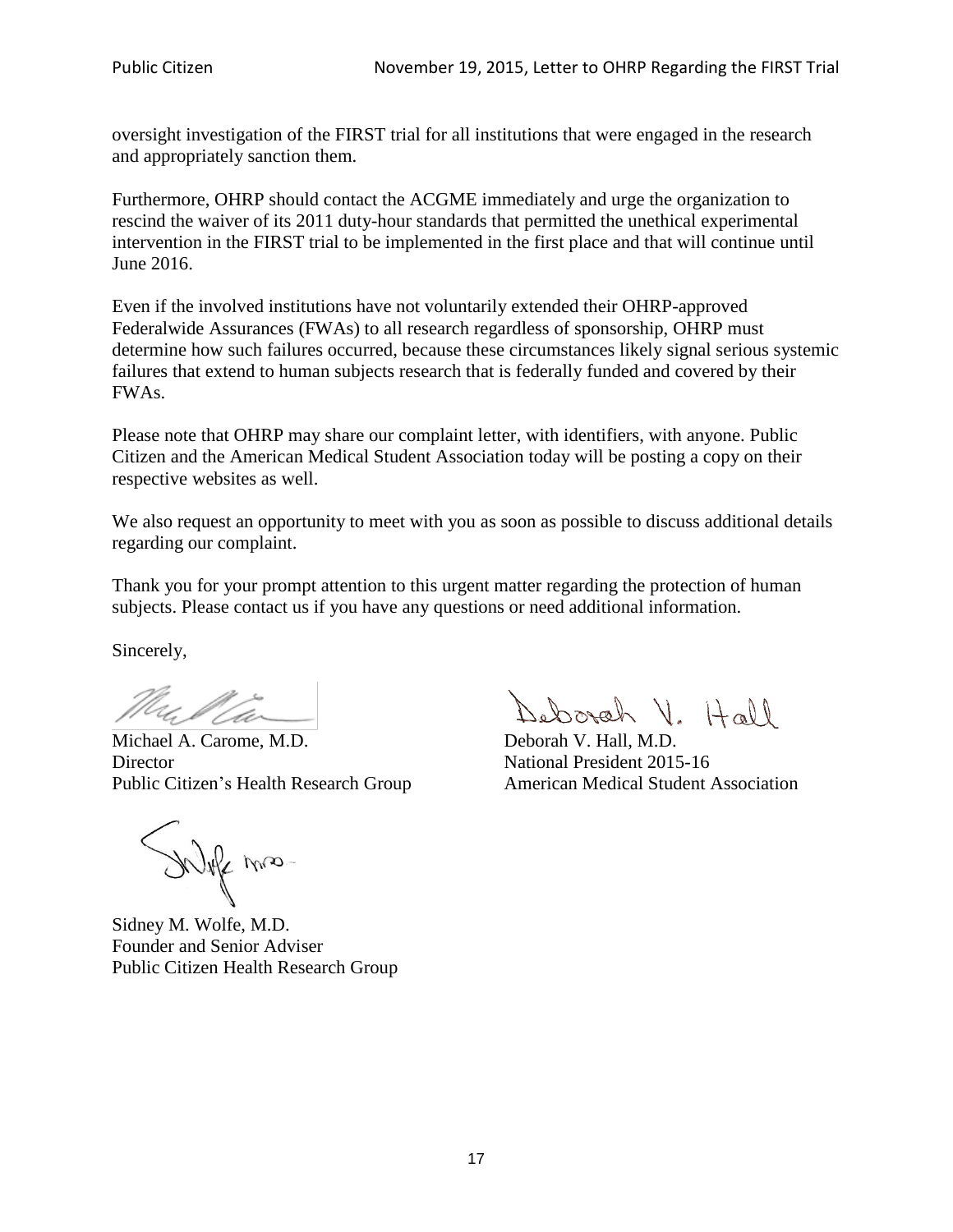TA-

Sammy Almashat, M.D., M.P.H. Researcher Public Citizen's Health Research Group

cc: The Honorable Sylvia Mathews Burwell, Secretary of Health and Human Services The Honorable Karen B. DeSalvo, Acting Assistant Secretary for Health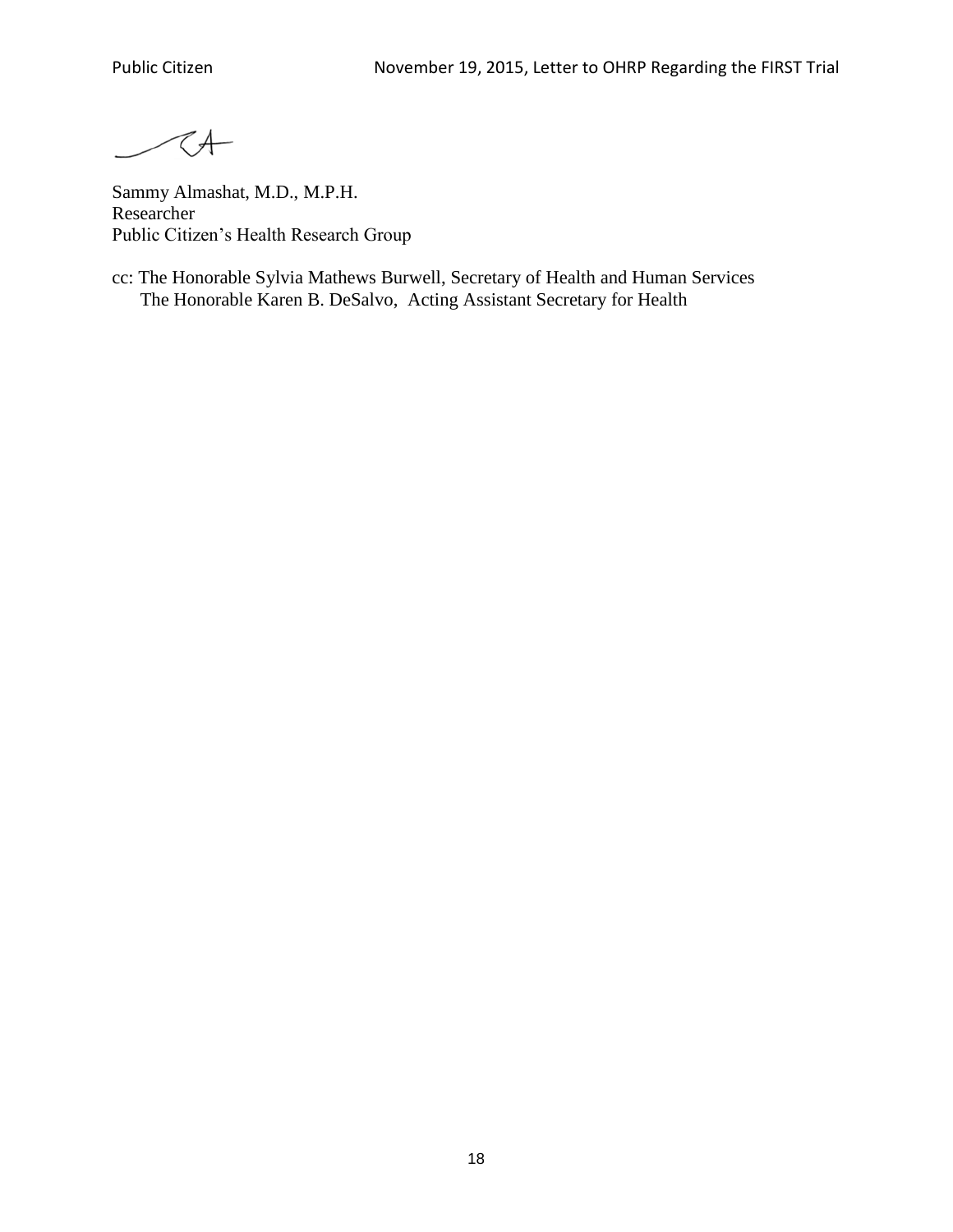# **Appendix List of Hospitals That Participated in the FIRST Trial<sup>44</sup>**

Below is a list of the 152 ACS-NSQIP hospitals that have elected to participate in the FIRST trial (hospitals marked with an asterisk also appear on the list of 14 MSQC hospitals below):

Abington Memorial Hospital Alegent Creighton Health, Creighton University Medical Center Baptist Memorial Hospital Memphis Barnes-Jewish Hospital at Washington University Medical Center Barnes-Jewish West County Hospital Baylor University Medical Center Baystate Medical Center Beaumont Hospital Grosse Pointe\* Beth Israel Deaconess Medical Center Brigham & Women's Hospital Brigham and Women's Faulkner Hospital Bronson Methodist Hospital\* Carilion Clinic/Carilion Medical Center Carle Foundation Hospital Carolinas Medical Center Christiana Care Health System Cleveland Clinic Foundation Cooper University Hospital Dallas County Hospital District d/b/a Parkland Health & Hospital System Danbury Hospital Dartmouth-Hitchcock Medical Center Duke University Hospital Eisenhower Army Medical Center Emory University Hospital Erlanger Health System at Chattanooga Exempla Saint Joseph Hospital Fletcher Allen Health Care - Hospital George Washington University Hospital Good Samaritan Hospital (TriHealth) Gundersen Lutheran Medical Center Hackensack University Medical Center Hahnemann University Hospital Hartford Hospital Hennepin County Medical Center Henry Ford Hospital\* Hospital of the University of Pennsylvania Houston Methodist Hospital

 $\ddot{\phantom{a}}$ <sup>44</sup> Flexibility in Duty Hour Requirements for Surgical Trainees Trial – "the FIRST trial". Enrolled hospitals. [http://www.thefirsttrial.org/Hospitals/Hospitals.](http://www.thefirsttrial.org/Hospitals/Hospitals) Accessed November 17, 2015.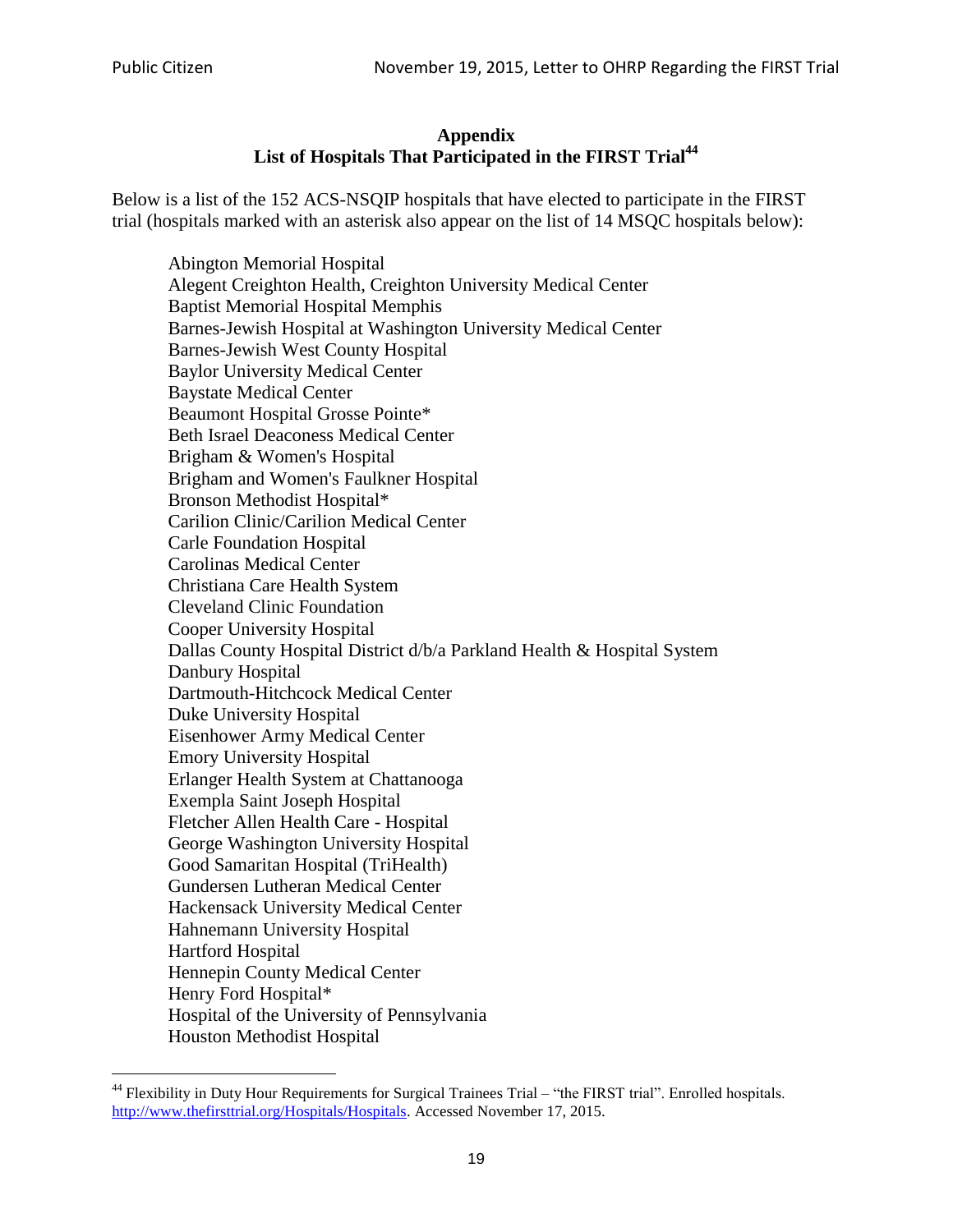Indiana University Health - Methodist Hospital Indiana University Hospital, IU Health Inova Fairfax Hospital Intermountain Medical Center Iowa Methodist Medical Center Johns Hopkins Hospital Kaiser Foundation Hospital Oakland Kaiser Foundation Hospital Sacramento Kaiser Permanente San Francisco Medical Center Kaiser Permanente Santa Clara Medical Center Kaiser Sunnyside Medical Center Kapiolani Medical Center for Women & Children Lahey Clinic Legacy Emanuel Hospital & Health Center Legacy Good Samaritan Medical Center Maine Medical Center Massachusetts General Hospital Mayo Clinic Arizona d/b/a Mayo Clinic Hospital Mayo Clinic Hospital Rochester - Methodist Campus Mayo Clinic Rochester – Saint Marys Campus Medical Center of Central Georgia Medical University Hospital Authority Memorial Health University Medical Center Memorial Hermann Hospital - TMC Memorial Hermann Southwest Memorial Medical Center Mercy Medical Center (Des Moines, IA) Meriter Hospital Methodist University Hospital MetroHealth Medical Center Morristown Medical Center Mountain States Health Alliance d/b/a Johnson City Medical Center Naval Medical Center Portsmouth, Virginia New Hanover Regional Medical Center Newark Beth Israel Medical Center Newton-Wellesley Hospital Northwestern Memorial Hospital Ochsner Clinic Foundation Oregon Health & Science University Orlando Regional Medical Center (FSCI) OSF Saint Francis Medical Center Penn State Milton S. Hershey Medical Center Pennsylvania Hospital, UPHS Providence Portland Medical Center Providence St. Vincent Medical Center Rhode Island Hospital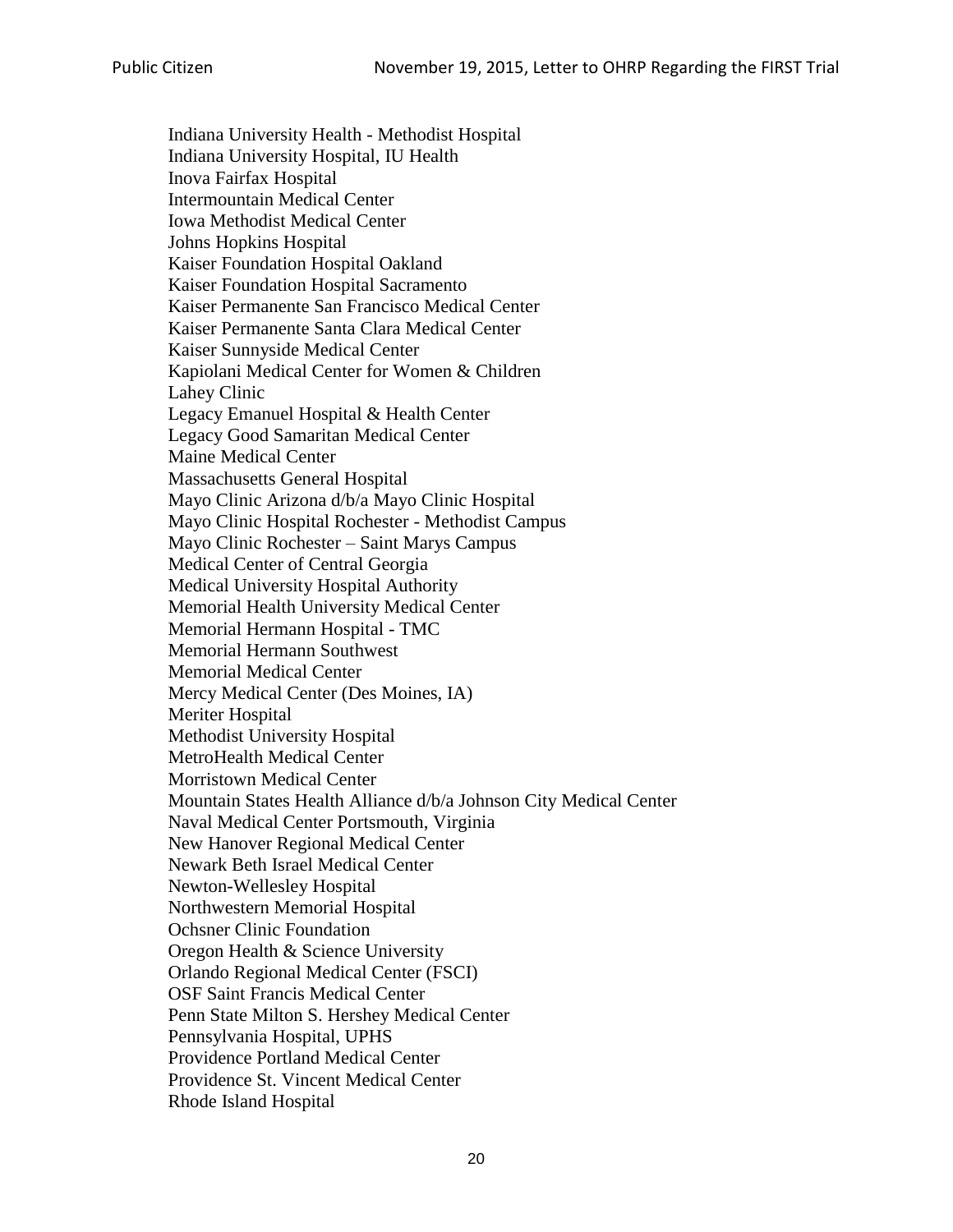Riverside County Regional Medical Center Robert Packer Hospital Ronald Reagan UCLA Medical Center Rush University Medical Center Saint Francis Hospital - Memphis, TN Saint Francis Hospital & Medical Center Saint Joseph Mercy Hospital\* Saint Louis University Hospital Saint Mary's Hospital (CT) Saint Thomas West Hospital Saint Vincent Hospital - Indianapolis Santa Barbara Cottage Hospital Scott & White Hospital Sinai Hospital of Baltimore Sparrow Hospital\* Spectrum Health Hospitals\* Stamford Hospital Stanford Hospital and Clinics Straub Clinic and Hospital Sutter West Bay Hospitals d/b/a California Pacific Medical Center Tampa General Hospital (FSCI) Tarrant County Hosp District / JPS Health Network Temple University Hospital The Christ Hospital The Hospital of Central Connecticut The Jewish Hospital The Miriam Hospital The Nebraska Medical Center The Ohio State University Wexner Medical Center The Queen's Medical Center The Regional Medical Center at Memphis Thomas Jefferson University Hospital Truman Medical Center Tufts Medical Center UF Health Jacksonville (FSCI) UMass Memorial Medical Center UNC Hospitals University Hospital (Newark, NJ) University Hospital (San Antonio, TX) University of Alabama at Birmingham Hospital University of California Davis Medical Center University of California Irvine Medical Center University of California San Francisco Medical Center University of Colorado Hospital University of Connecticut Health Center Finance Corp On behalf of John Dempsey Hospital